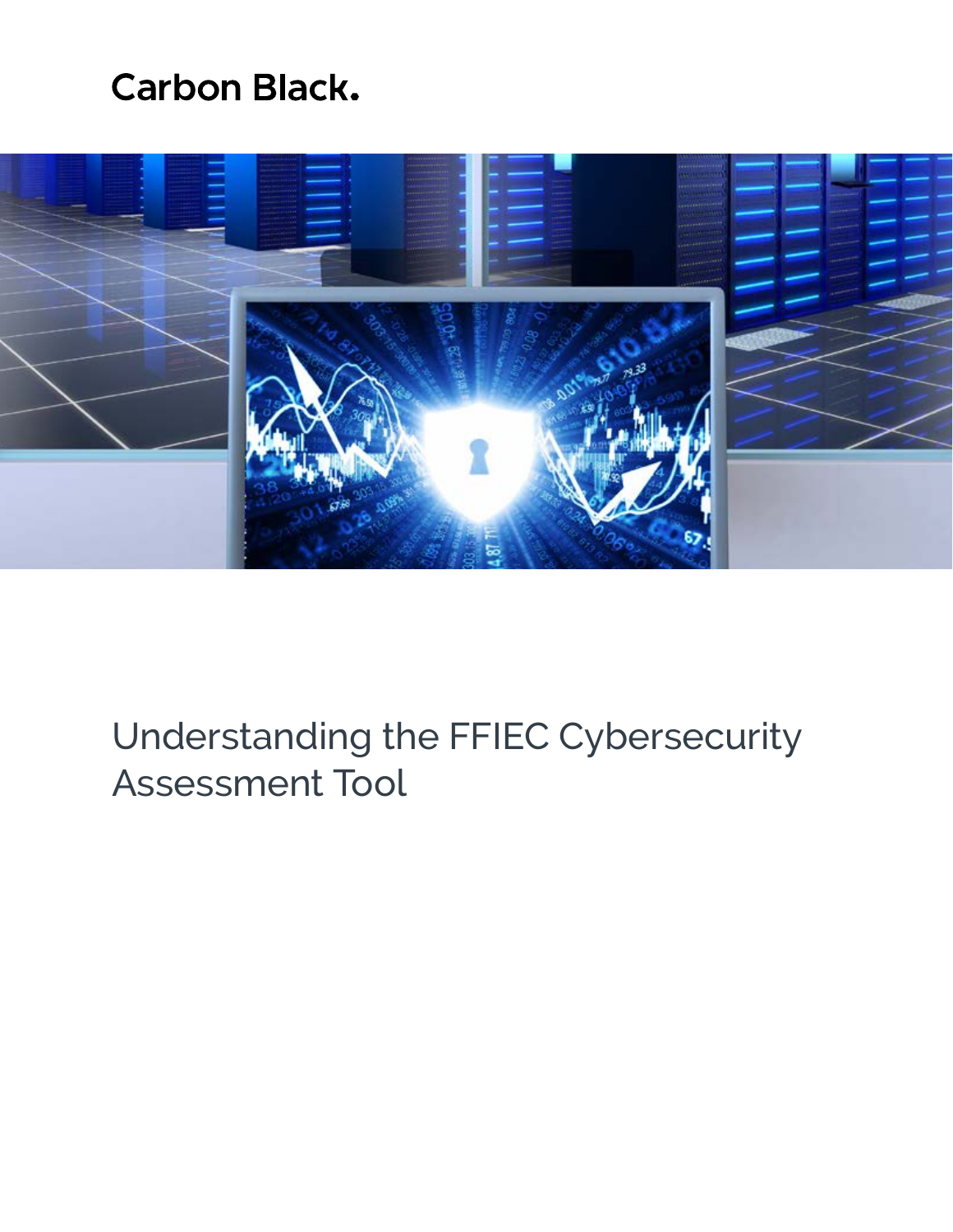# **Table of Contents**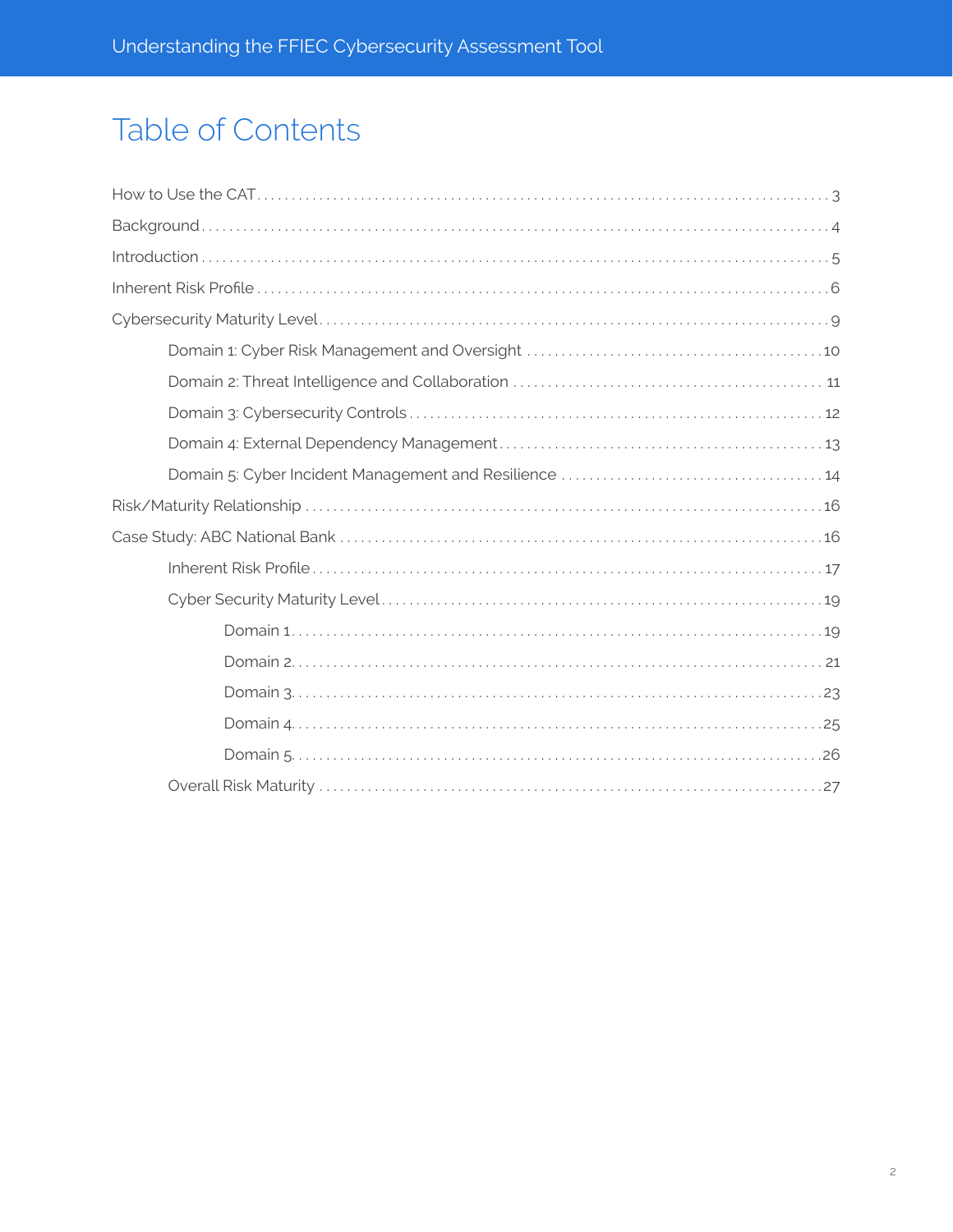## How to Use the CAT

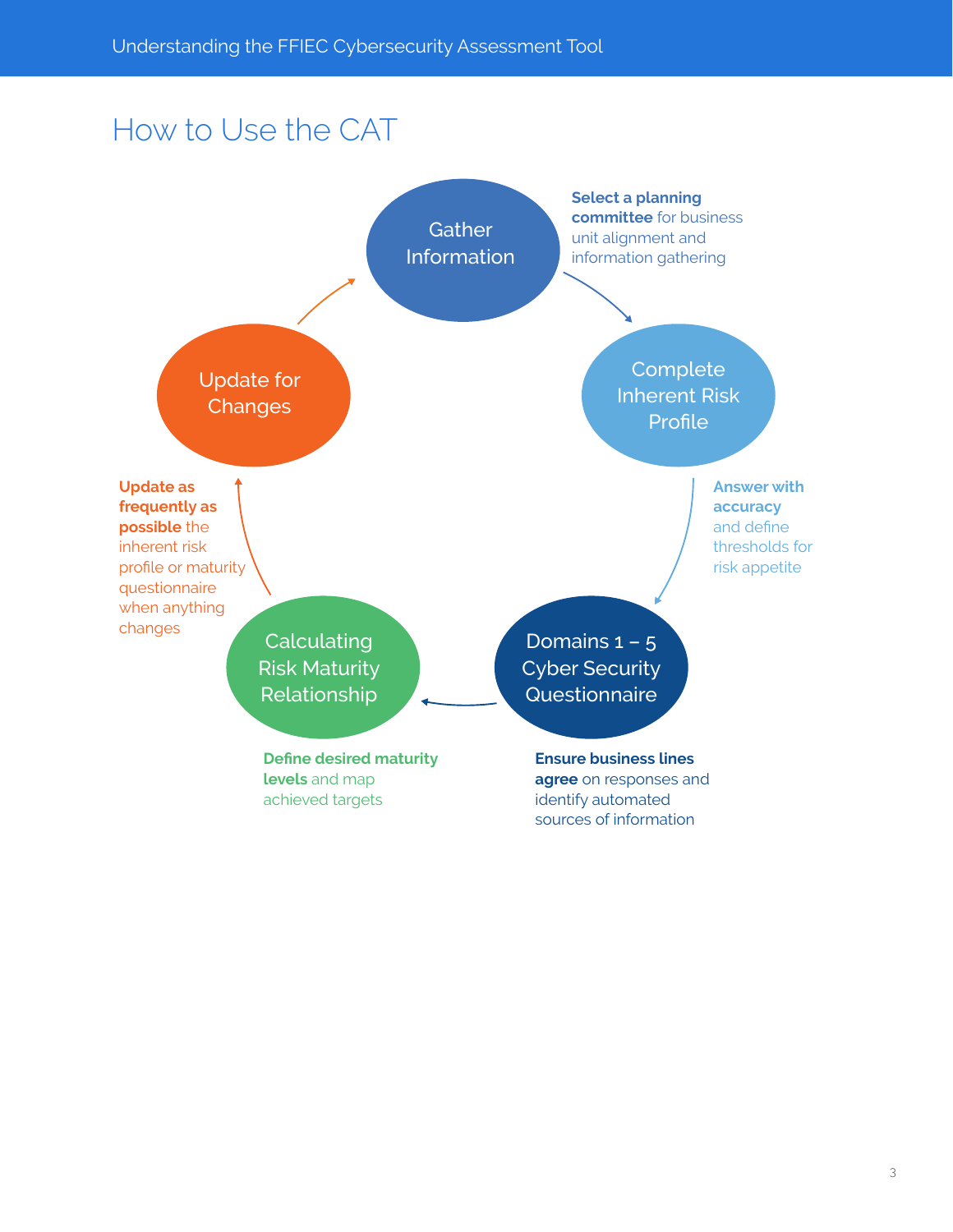## **Background**

In July, 2015 the Federal Financial Institutions Examination Council (FFIEC), in conjunction with the National Institute Standards of Technology (NIST), developed the [Cybersecurity Assessment Tool](https://www.ffiec.gov/cyberassessmenttool.htm) (CAT) to help financial institutions identify their risks and determine their cyber-security preparedness. Banks can use the assessment tool's inherent risk profile to categorize their risk from areas of most concern to least. Once their inherent risks are identified they can rank their cyber-security maturity level from having the bare baseline of security essentials to being proactive and innovative.

The assessment tool consists of two main sections:

- » **Inherent risk profile**: Identifies the amount of risk posed to a bank by the types, volume, and complexity of the bank's technologies and connections, delivery channels, products and services, organizational characteristics, and external threats — notwithstanding the bank's risk-mitigating controls.
- » **Cybersecurity maturity**: Evaluated in five domains: Cyber Risk Management and Oversight; Threat Intelligence and Collaboration; Cybersecurity Controls; External Dependency Management; and Cyber Incident Management and Resilience. Each domain has five levels of maturity: Baseline, Evolving, Intermediate, Advanced and Innovative. A bank's appropriate cyber-security maturity levels depend on its inherent risk profile.

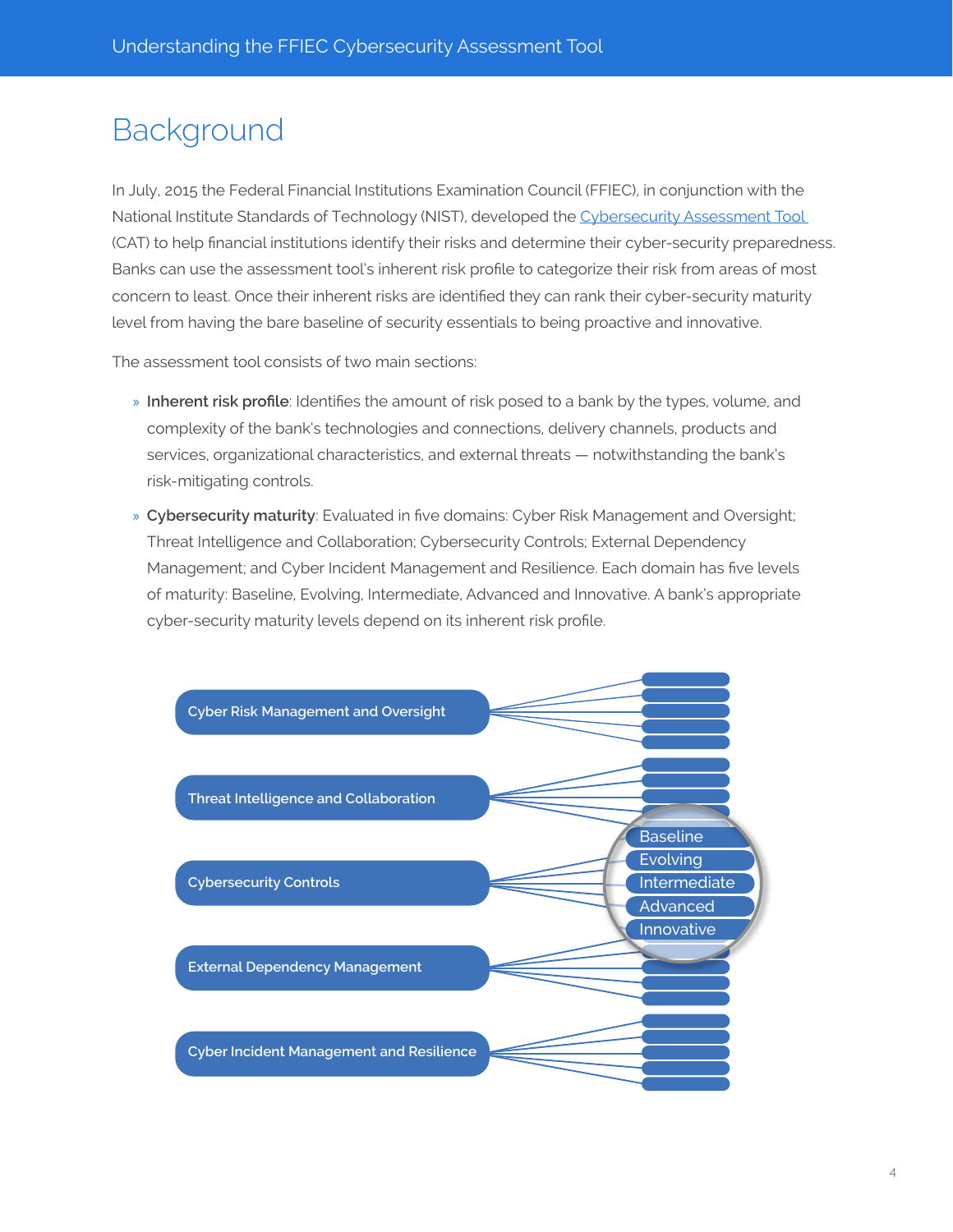## Introduction

There are multiple benefits to financial institutions performing this exercise, including:

- » Identifying factors contributing to and determining the institution's overall cyber risk. This will allow you to understand your institution's exposure and risk appetite.
- » Assessing the institution's cybersecurity preparedness. This will help determine how ready you are to defend against an attack.
- » Evaluating whether the institutions cybersecurity preparedness is aligned with its risks. In other words, are you prepared for threats you have identified?
- » Determining risk management practices and controls that could be taken to achieve the institutions desired state of cyber preparedness. This helps ensure that management has established procedures in case of an incident.
- » Informing risk management strategies. Do organizations know or understand management's risk appetite and does training reflect that?

Assessing internal risks and using the FFIEC tool to understand the maturity of your security program will allow Cybersecurity and Risk Officers to focus on the areas of need. In simple terms, "You don't know what you don't know," so evaluating your internal risks will allow you to proactively see where your organization is vulnerable and identify remediation steps to close those identified gaps. The FFIEC assessment tool helps to highlight the areas of security risk and identify potential solutions that can help financial institutions move up the maturity matrix toward "Innovative" status.

Another notable opportunity lies in integrating the CAT's inherent questionnaire into existing risk calculations your organization is currently performing. By upgrading your existing risk management programs with these new sets of questions and responses you can create automated risk rankings that will improve the accuracy and mitigation response time for known vulnerabilities. There is also a benefit in having management's awareness for attestations to known vulnerabilities for audit evidence and preparedness. This is also incorporated into Sarbanes and Oxley (SOX) 2002 section 404 reporting.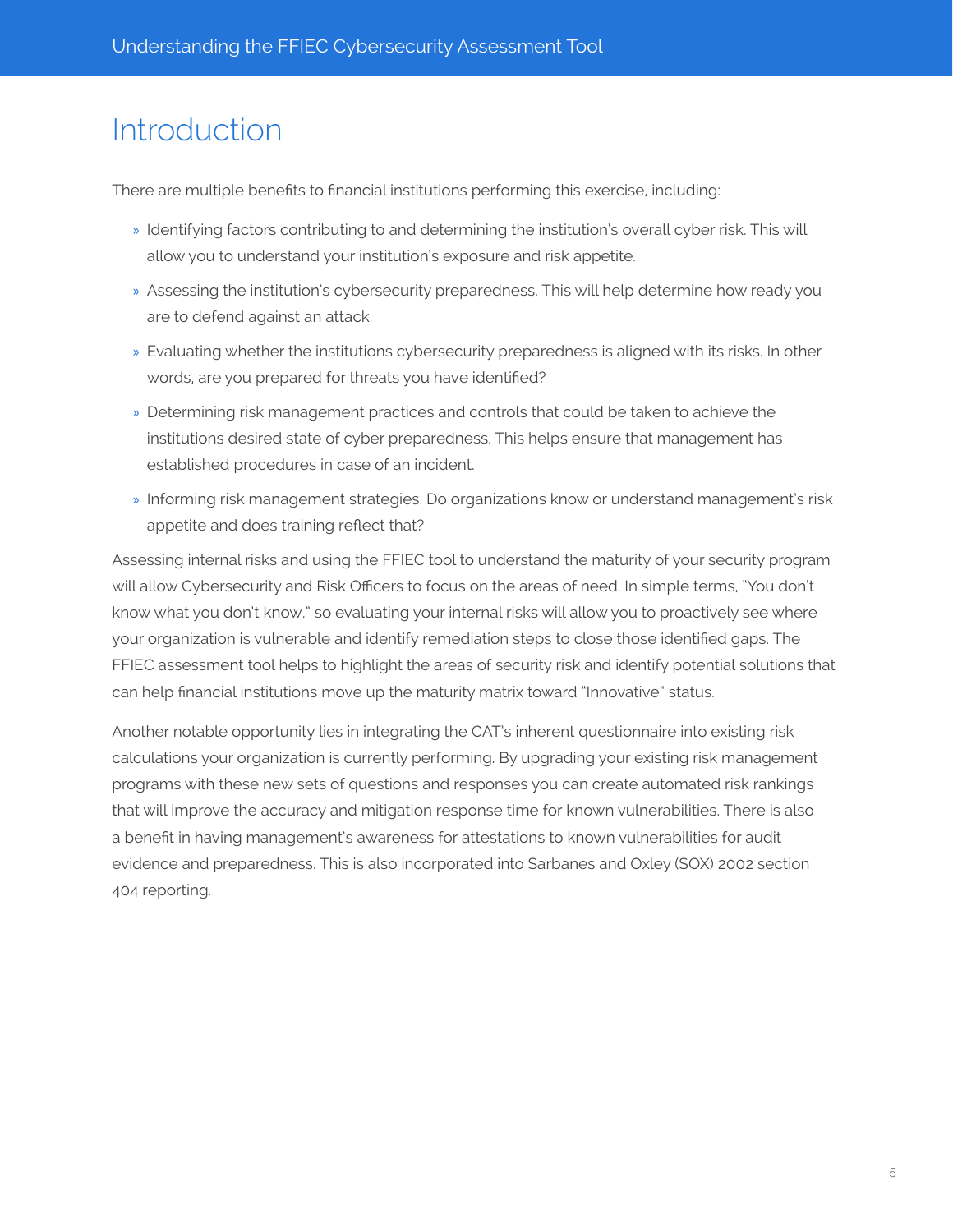## Inherent Risk Profile

The inherent risk profile includes a list of questions about specific risk categories and it is critical that the responses be based on current information. The individual or team completing the profile should not guess at the answers; the inability to accurately complete the assessment is itself a vulnerability. For example, not knowing the number of personal devices allowed to connect to the corporate network at any point in time would be a concern. Another aspect that can be difficult to pin down is the number of third parties — including organizations (e.g. vendors and subcontractors) and individuals within those organizations — with access to internal systems (e.g., virtual private network, modem, intranet, direct connection). This assessment will provide valuable insights into existing inherent risks, provided that the responses are accurate and timely.

To complete the Inherent Risk Profile, respondents use the guidance comments to identify the appropriate Risk Level (Least-Minimal-Moderate-Significant-Most) for each of the sections below.

**Technologies and Connection Types**: Some of the topics covered in this category include the number of Internet service provider (ISP) and third-party connections; whether systems are hosted internally or outsourced; the number of unsecured connections; the use of wireless access; volume of network devices; end-of-life systems; extent of cloud services; and use of personal devices.

#### Key Considerations:

- » There are risks associated with third party providers for connections and storage services. An institution must also have a third party risk assessment procedure in place to be able to accurately depict their inherent risk.
- » The more devices connected to the network increases inherent risk, the ability to have an approval and monitoring system around all devices will enhance the institutions maturity.
- » Known vulnerabilities for end of life systems include: being incompliant for not having a patch management system; leaving gaps and with unhardened systems; and costly maintenance.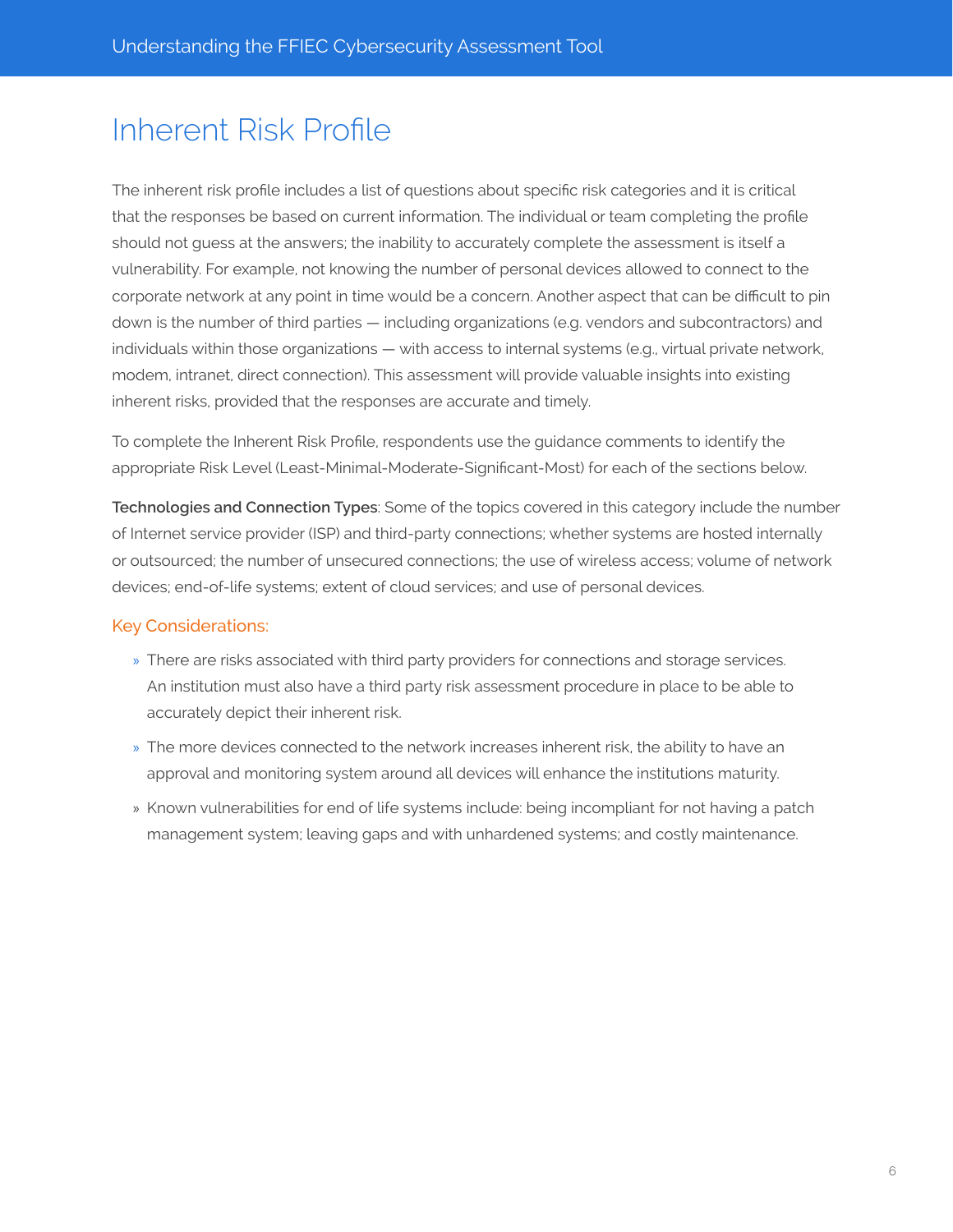**Delivery Channels**: Inherent risk increases as the variety and number of delivery channels increases. This category addresses whether products and services are available through online and mobile delivery channels and the extent of automated teller machine (ATM) operations.

#### Key Considerations:

- » More e-commerce and online payment applications are available than ever before.
- » The increasing number of platforms for consumer purchases and banking transactions opens more vectors for advanced attacks on both personal and financial information, such as personal identification name and address, as well as bank account and credit card information.
- » ATMs pose an external threat to banks that are not able to monitor them for malware injections or other malicious attached device attacks. It's imperative to have an alert system for any intrusions into ATM fixed function application and unapproved devices.

**Online/Mobile Products and Technology Services**: This category includes various payment services, such as debit and credit cards, person-to-person payments, originating automated clearing house (ACH), retail wire transfers, wholesale payments, merchant remote deposit capture, treasury services and clients and trust services, global remittances, correspondent banking, and merchant acquiring activities. This category also includes consideration of whether the institution provides technology services to other organizations.

#### Key Considerations:

- » Financial intuitions should weigh inherent risk from accepting payments in house versus outsourcing them.
- » Financial institutions should consider PCI compliance as well as the financial services regulations.
- » Credit card data should be isolated from the corporate network and monitored in real time for anomalous behavior and threats.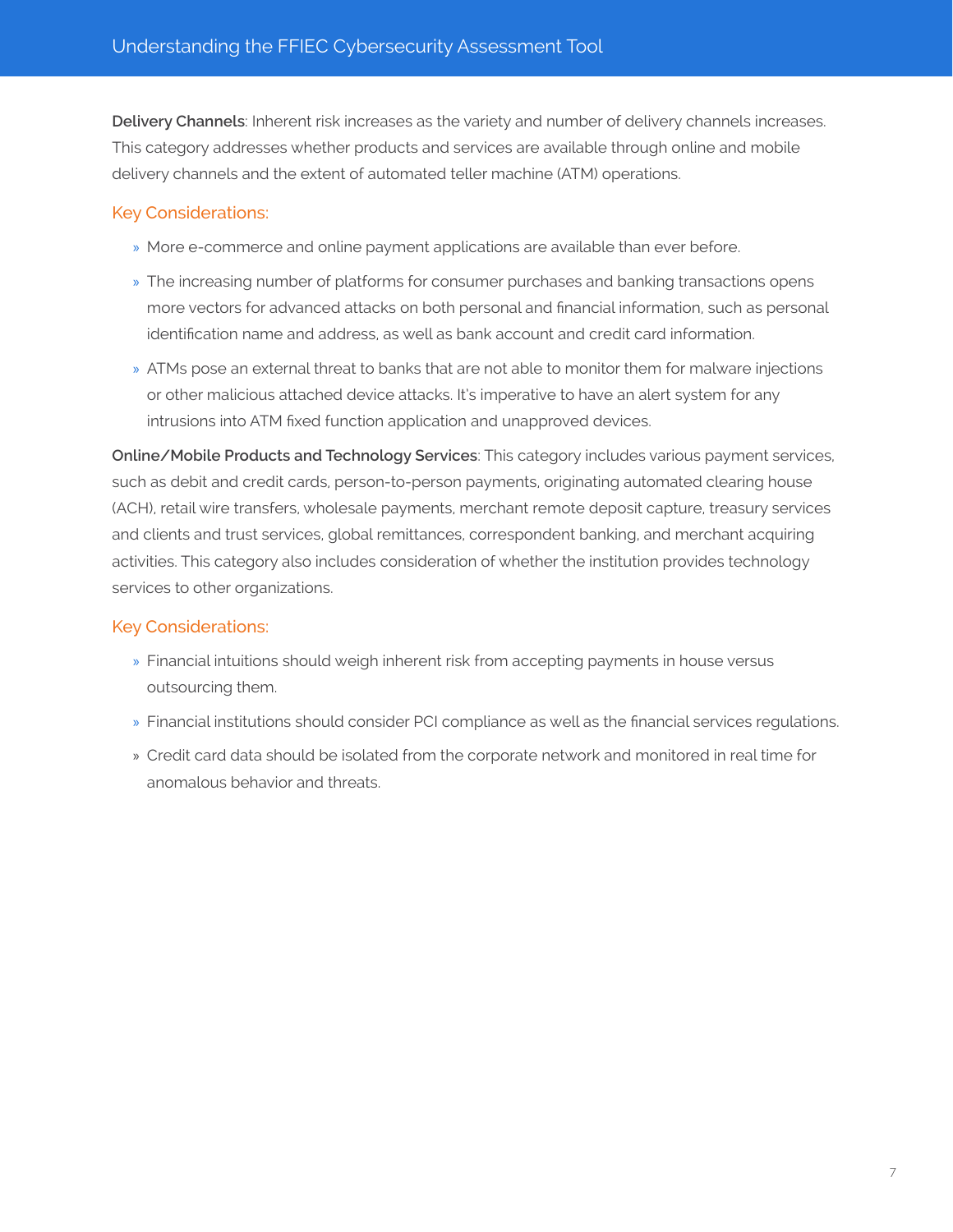**Organizational Characteristics**: This category considers organizational characteristics, such as mergers and acquisitions, number of direct employees and cybersecurity contractors, changes in security staffing, the number of users with privileged access, changes in information technology (IT) environment, locations of business presence, and locations of operations and data centers.

#### Key Considerations:

- » People account for a large portion of inadvertently creating risk in a company by the lack of security training.
- » Privileged account access should be limited and tight supervision should be placed on administrators.
- » Financial institutions should consider operations and changes to the business environment when measuring inherent cyber security risk.

**External Threats**: The volume and type of attacks (attempted or successful) affect an institution's inherent risk exposure. This category considers the volume and sophistication of the attacks targeting the institution.

### Key Considerations:

- » Consider similar institutions that have had breaches or security incidents.
- » Threat factors that were used against those competitors will provide a stepping-stone for known vulnerabilities common to the industry. Other competitors that had security incidents, they can use those to see what common threats are out there or similar things they should be looking for.

At the end of the questionnaire you will total the columns labels selected for each category question.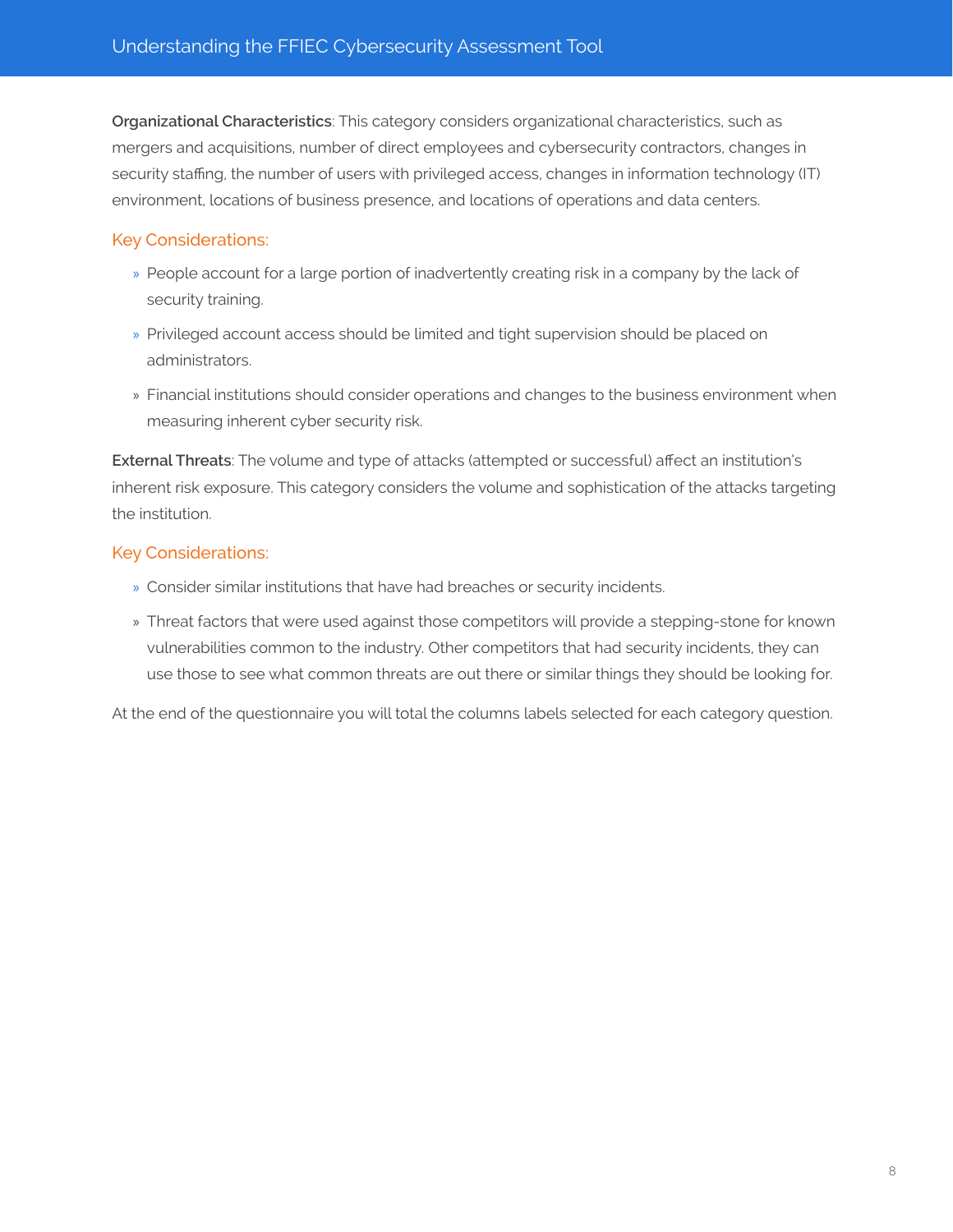# Cybersecurity Maturity Level

After the inherent risks are scored the next step is to determine your financial institution's overall maturity level — ranked from "Baseline" to "Innovative" — in each of the 5 domains (see Table 1 for guidance).

| <b>Maturity Levels Defined</b> |                                                                                                                                                                                                                                                                                                                                            |
|--------------------------------|--------------------------------------------------------------------------------------------------------------------------------------------------------------------------------------------------------------------------------------------------------------------------------------------------------------------------------------------|
| <b>Baseline</b>                | Baseline maturity is characterized by minimum expectations required by law and<br>regulations or recommended in supervisory guidance. This level includes compliance-<br>driven objectives. Management has reviewed and evaluated guidance.                                                                                                |
| Evolving                       | Evolving maturity is characterized by additional formality of documented procedures and<br>policies that are not already required. Risk-driven objectives are in place. Accountability<br>for cybersecurity is formally assigned and broadened beyond protection of customer<br>information to incorporate information assets and systems. |
| Intermediate                   | Intermediate maturity is characterized by detailed, formal processes. Controls are<br>validated and consistent. Risk-management practices and analysis are integrated into<br>business strategies.                                                                                                                                         |
| Advanced                       | dvanced maturity is characterized by cybersecurity practices and analytics that<br>are integrated across lines of business. Majority of risk-management processes are<br>automated and include continuous process improvement. Accountability for risk decisions<br>by frontline businesses is formally assigned.                          |
| Innovative                     | Innovative maturity is characterized by driving innovation in people, processes, and<br>technology for the institution and the industry to manage cyber risks. This may entail<br>developing new controls, new tools, or creating new information-sharing groups. Real-<br>time, predictive analytics are tied to automated responses.     |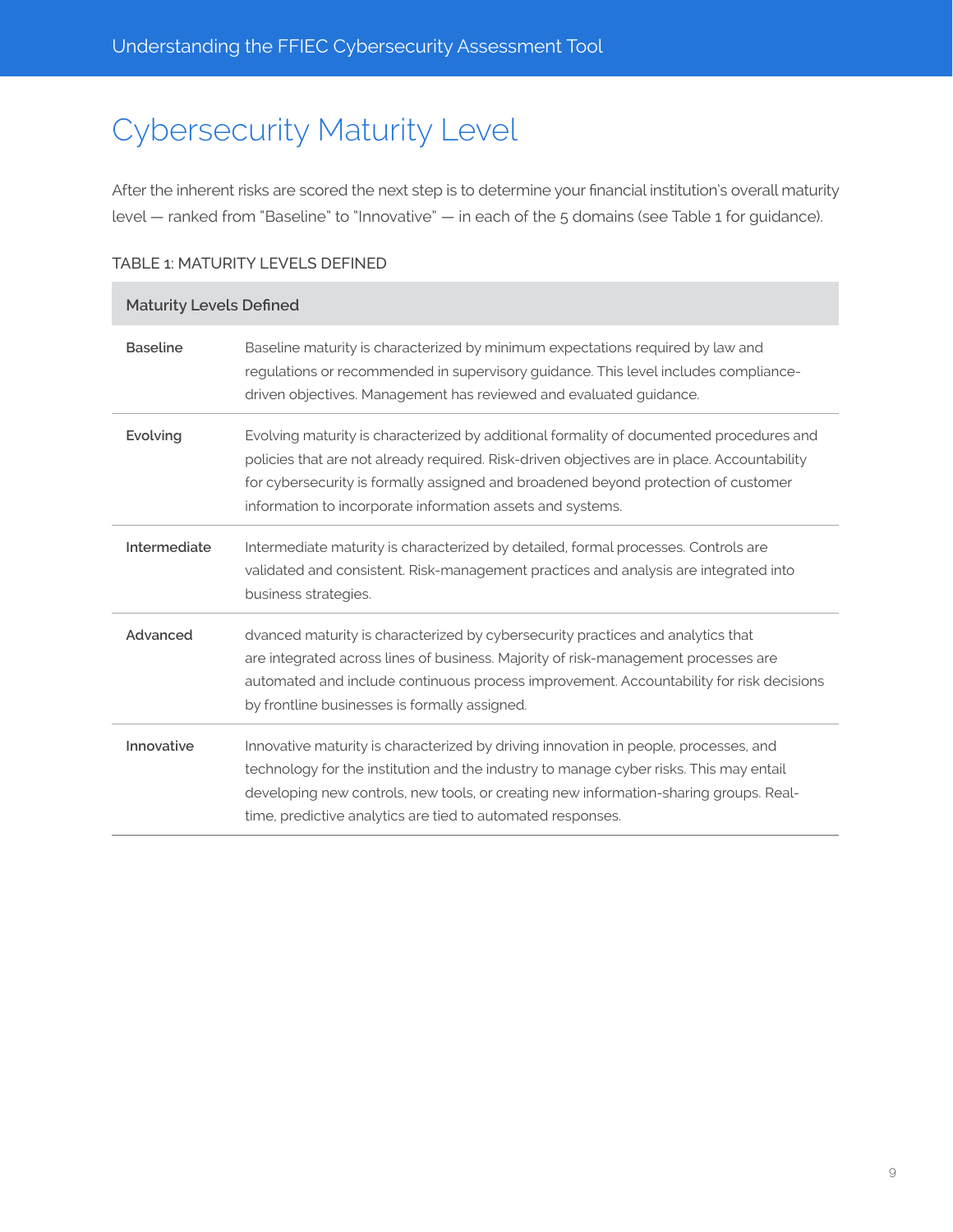## DOMAIN 1: CYBER RISK MANAGEMENT AND OVERSIGHT

Assessment Factors include: Governance; Risk Management; Resources; Training and Culture

- » **Governance**: Covers strategies for maintaining policy and oversight in cybersecurity initiatives. Governance of critical business assets for financial services should include inventory assessment for applicable assets and maintenance of policies for protecting them against advanced threats. Baseline status indicates that management is having discussions about risks related to critical infrastructure while an institution with an Innovative maturity level has a committee to verify management's actions for mitigating risks around said critical infrastructure. Policies should be updated and enforcement should be verified, as well as establishing formal IT asset management inventory with real time accuracy and classification management. These aspects are necessary in order to be considered Innovative in governance maturity.
- » **Risk Management**: Financial institutions should have assigned officers for risk management and responsibility for critical business assets. The risk management function identifies and analyzes commonalities in cyber events that occur both at the institution and across other sectors to enable more predictive risk management. There should be a process is in place to analyze the financial impact that a cyber incident at the institution may have across the financial sector.

Organizations should establish a risk management program that performs real time risk assessments and audit functionality. To be considered Innovative, an institution's risk assessments should be updated in real time as changes to the inherent risk profile occur, new applicable standards are released or updated, and new exposures are anticipated. Innovative institutions use information from risk assessments to predict threats and drive real-time responses, as well as advanced or automated analytics.

Institutions should have internal audit teams to identify gaps in existing security measures. Automated audit reporting for external audits is essential for preparedness and accuracy.

- » **Resources**: Includes staffing, tools, and budgeting processes to ensure the institution's staff or external resources have knowledge and experience commensurate with the institution's risk profile. Cybersecurity staffing should include proper training and industry news seminars for up to date trends and threat monitoring.
- » **Training and Culture**: Includes the employee training and customer awareness programs contributing to an organizational culture that emphasizes the mitigation of cybersecurity threats. Having a security awareness program and testing its effectiveness will enhance overall security culture.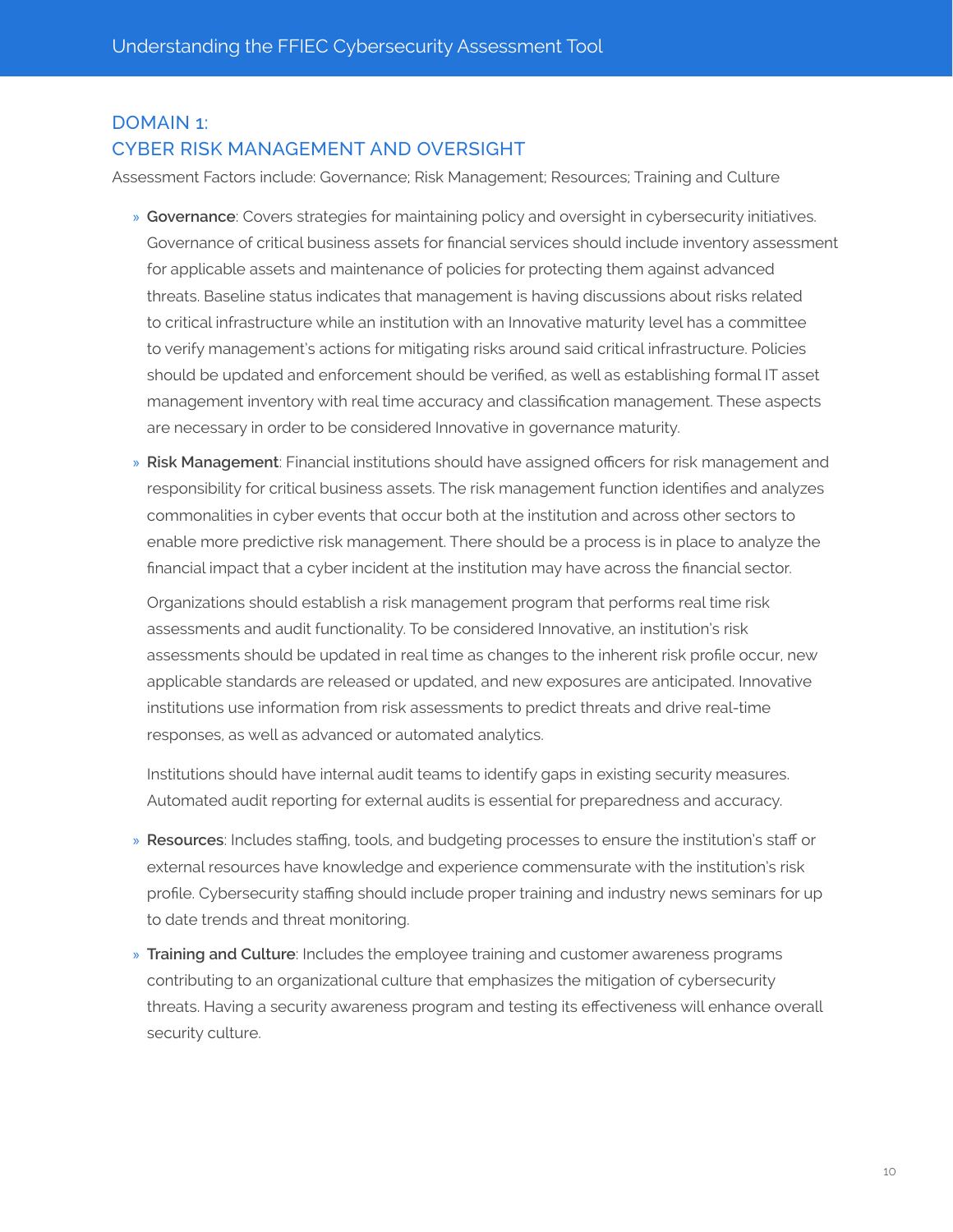## DOMAIN 2: THREAT INTELLIGENCE AND COLLABORATION

- » **Threat intelligence**: Covers the identification, tracking, and ability to predict cyber threats. An Innovative institution has a threat analysis system that automatically correlates threat data to specific risks and then takes risk-based automated actions while alerting management. The institution is investing in the development of new threat intelligence and collaboration mechanisms (e.g., technologies, business processes) that will transform how information is gathered and shared. There are a number of open source threat intelligence feeds that can provide quicker and the most up-to-date threat intelligence.
- » **Monitoring and Analyzing**: Considers how an institution monitors threats and what analysis is performed to identify and remediate vulnerabilities tied to the targeted threats. Integrating with other threat intelligence sources and systems is the best holistic approach for monitoring and alerting for advanced threats. Automatic alerting that is meaningful and compelling can narrow your scope from traditional log mining techniques that typically produce many false positives. While a Baseline level institution logs security events and uses those logs for postevent investigations, an Innovative one has multiple intelligence inputs and tools that enable it to predict attacks and trends.
- » **Information Sharing**: Encompasses establishing relationships with peers and informationsharing forums and how threat information is communicated to those groups as well as internal stakeholders. Sharing cyber threat intelligence with business units in real time including the potential financial and operational impact of inaction is key towards becoming more Innovative. A system should automatically inform management of the level of business risk specific to the institution and the progress of recommended steps taken to mitigate the risks.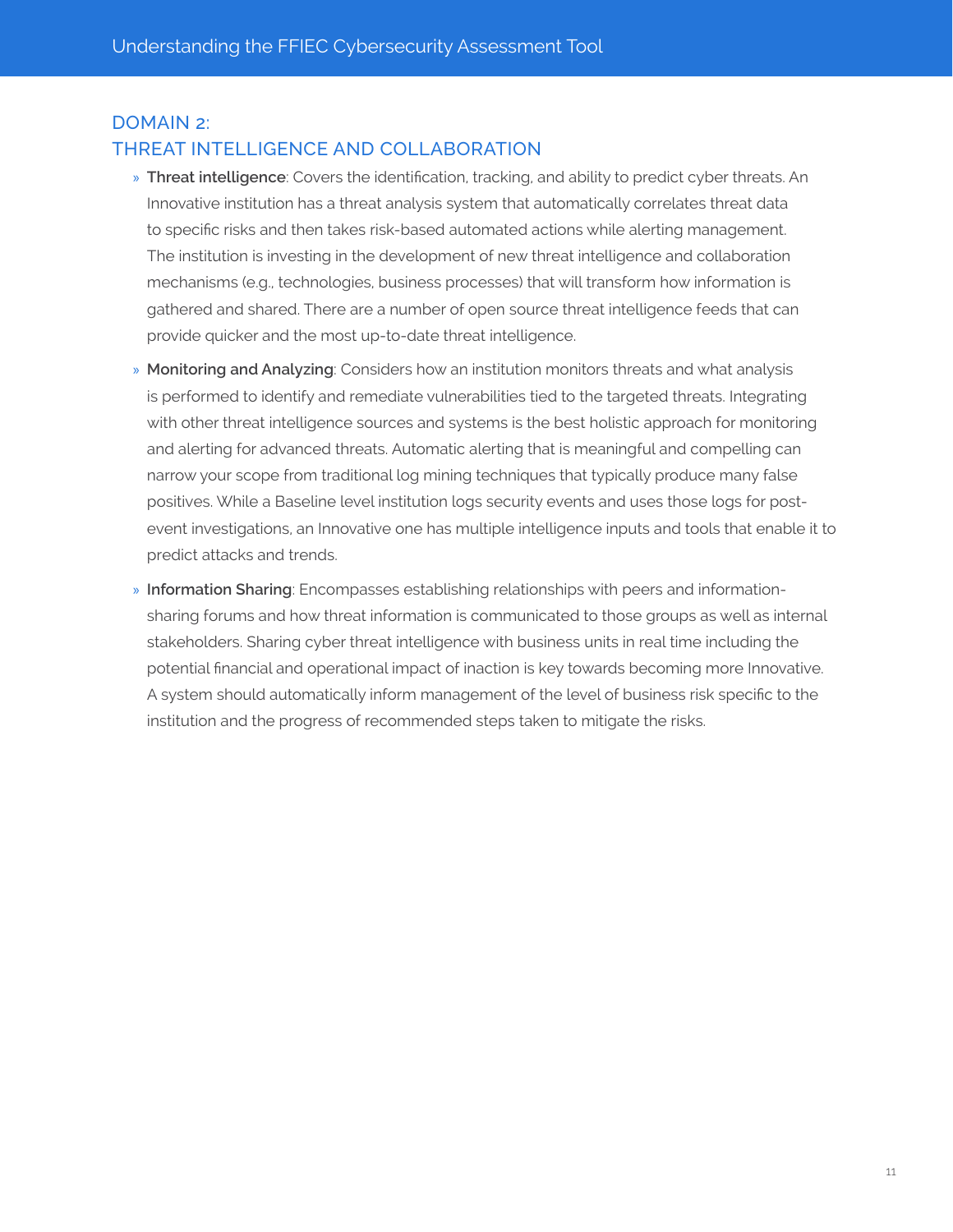#### DOMAIN 3: CYBERSECURITY CONTROLS

- » **Preventative**: The controls for preventative security measures include infrastructure management, access and asset management, device/endpoint security, and secure coding practices. Innovative institutions are maintaining risk scores for all of their infrastructure assets and updates in real time based on threats, vulnerabilities, or operational changes. An institution should have a process for managing customer, employee, and third-party authentication and access. There should also be a mix of encryption and authentication for sensitive transactions and information. Endpoint protection is critical as that's where data resides and is the most prized possession from a malicious attack. To protect the golden jewels there should be a centralized end-point management tool that provides fully integrated patch, configuration, and vulnerability management, while also being able to detect malware upon arrival to prevent a security incident and/or attack. Secure coding practices are essential for limiting vulnerabilities found in new software and, automated tools in the development environment should actively scan software code so that security weaknesses can be resolved immediately during the design phase.
- » **Detective**: Activities performed for detective controls include: threat and vulnerability detection, anomalous behavior activity detection, and event detection. Having a central console that consolidates and provides alerts in real time about both insider and outsider threats would help an organization qualify as Innovative for detective threat and vulnerability measures. There should be automatic alerts when anomalous behavior or security events occur. The reporting features from the detective solution should provide traceability of the entire timeline of any security event and respond with corrective actions in real time.
- » **Corrective**: Patch management and remediation are considered corrective controls. To achieve Innovative status there should be a formal process in place to acquire, test, and rapidly deploy software patches based on criticality, and systems should be configured to retrieve patches automatically. Remediation steps are key to get all systems back to acceptable levels for operations and resolved from a security incident. The institution should will be able to remediate systems damaged by zero-day attacks to maintain current recovery time objectives. Remediation is only effective if it happens quickly — otherwise, the intended damage is done. Remediation steps after vulnerability scans, pen tests, risk assessments, and security incidents, should all be in real-time to achieve Innovative maturity.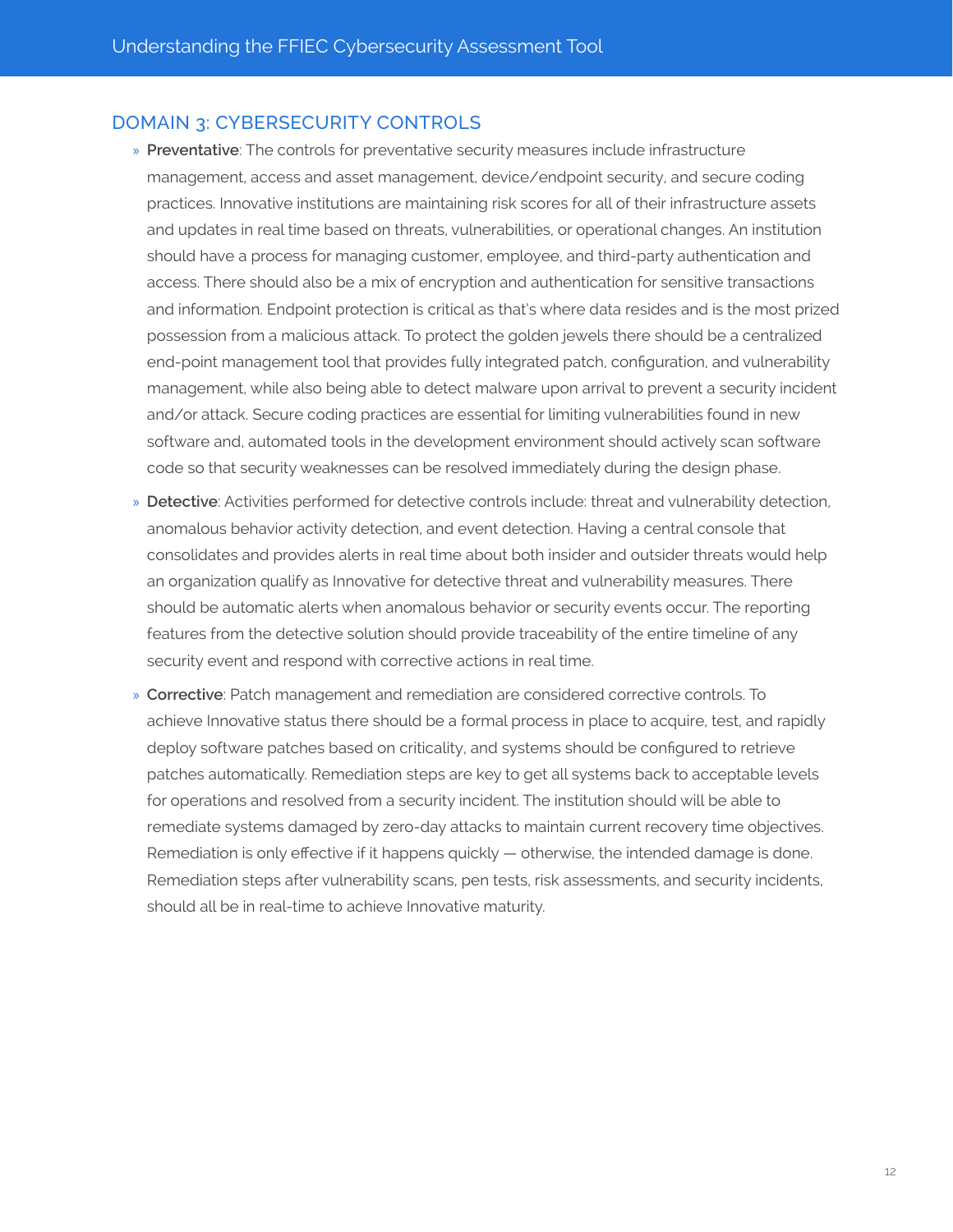#### DOMAIN 4: EXTERNAL DEPENDENCY MANAGEMENT

- » **Connections**: Includes the identification, monitoring, and management of external connections and data flows to third parties. To be considered Innovative, an institution should maintain a monitoring tool that records involvement with third parties via inbound/outbound connections, web portals, or other means of data transfer, this tool should also have real time alerts for incidents such as unauthorized access attempts and anomalous behavior.
- » **Relationship Management**: Includes due diligence, contracts, and ongoing monitoring to help ensure controls complement the institution's cybersecurity program. Third party risk assessment teams and management should conduct the proper due diligence when selecting third parties that have some kind of elevated data access privilege. Diagraming how they receive, store, process, transmit, and ultimately delete the information to which they have access is an essential step of third party risk management. Contract language should be structured to secure critical assets and require performance baselines from vendors and contractors.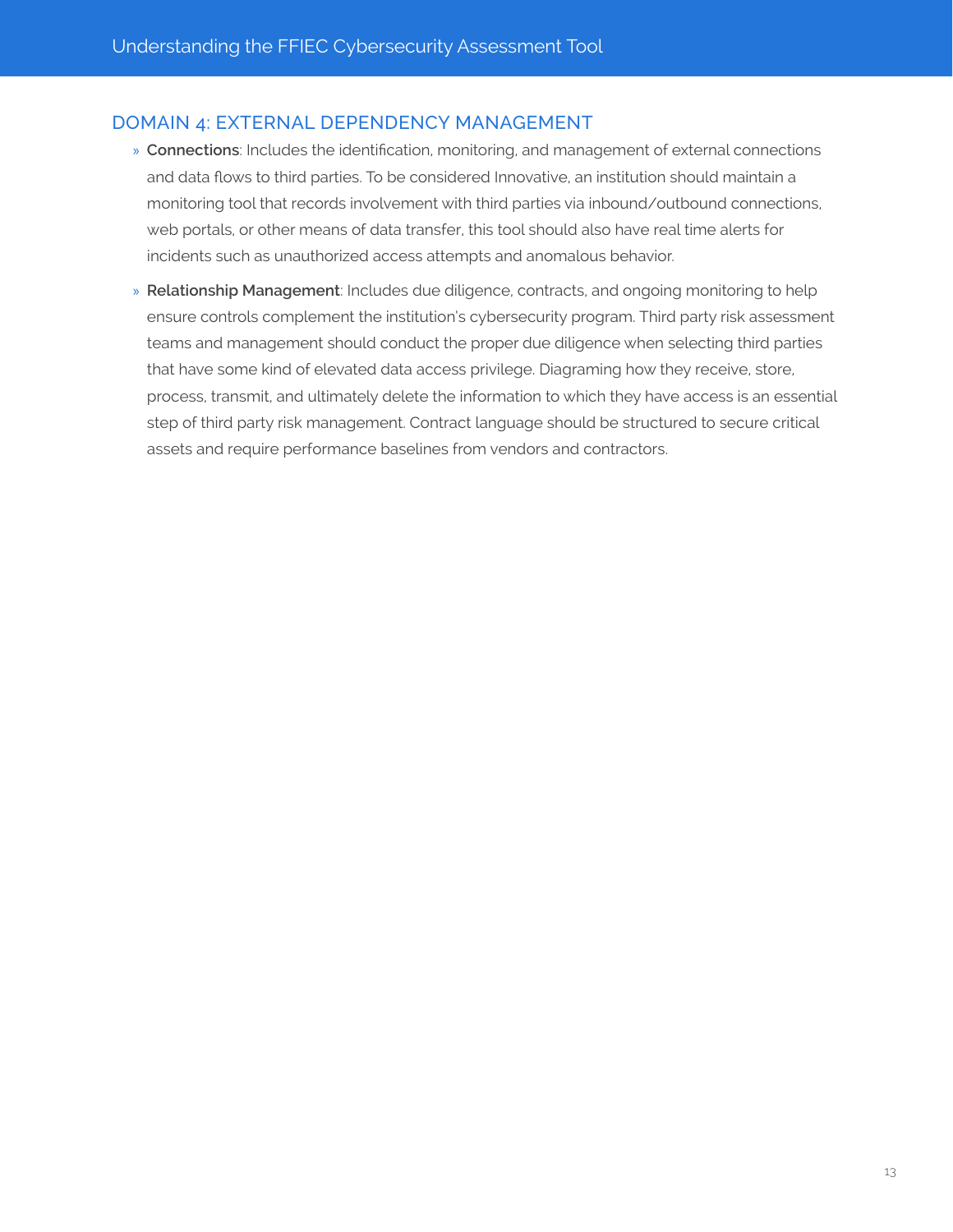## DOMAIN 5: CYBER INCIDENT MANAGEMENT AND RESILIENCE

- » **Incident Resilience Planning & Strategy**: Incorporates resilience planning and testing into existing business continuity and disaster recovery plans to minimize service disruptions and the destruction or corruption of data. Baseline level organizations have identified roles and responsibilities, and have a communications plan in the event of an incident, whereas at Innovative institutions, the incident response plan is designed to ensure recovery from disruption of services, assurance of data integrity, and recovery of lost or corrupted data following a cybersecurity incident. The incident response process also includes detailed actions and rulebased triggers for automated response. Depending on the nature of an institution's business, defined recovery time objectives and baseline for recovery should be stated in the planning documentation.
- » **Detection, Response, & Mitigation**: Refers to the steps management takes to identify, prioritize, respond to, and mitigate the effects of internal and external threats and vulnerabilities. In an Innovative environment the organization is able to detect and block zero-day attempts and inform management and the incident response team in real time. Incident response teams should be able to trace a security incident through the entire process tree to see how it occurred and create future remediation action plans around the vulnerability that was exploited.
- » **Escalation & Reporting**: Ensures key stakeholders are informed about the impact of cyber incidents, and that regulators, law enforcement, and customers are notified as required. A mechanism should be in place to ensure real time notification of incidents to management and essential employees through multiple communication channels, with tracking and verification of receipt. Having a real time alert and reporting solution will allow for management to escalate critical events in a timely manner and possibly avoid lengthy public news articles and press from occurring if mitigated appropriately.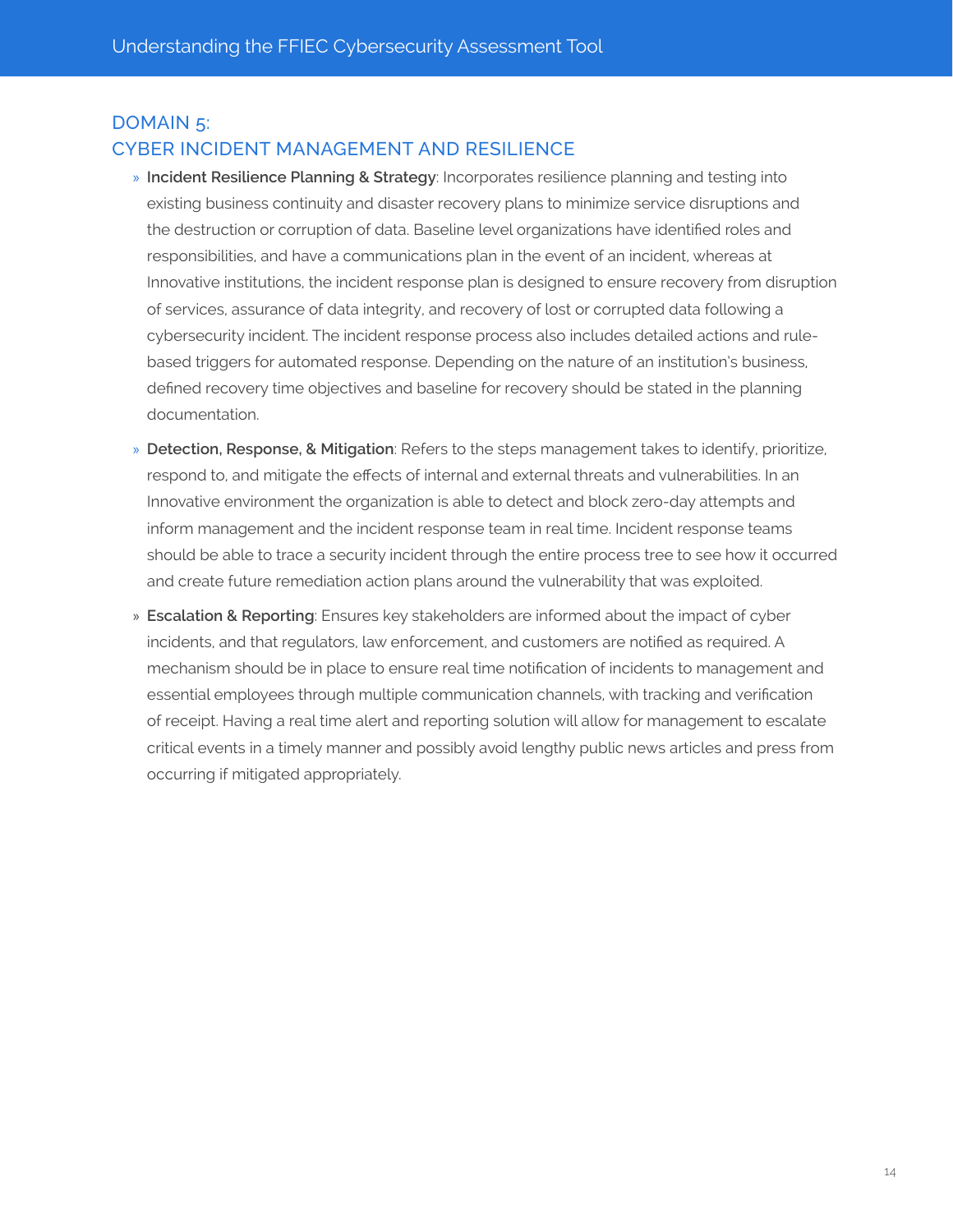Carbon Black provides responses to the inherent risk profile for areas such as asset inventory and (internal/external) connections, as well as other categories. The case study provided later in this guide demonstrates this, as well as how you can achieve an Innovative maturity stance using real time threat detection and response.

One of the key areas where Carbon Black can improve your cyber security is by helping you develop a real time asset inventory, thus shedding light on existing components and systems that may have gone unnoticed by traditional solutions. Further, the risk ranking scores provided by Carbon Black Threat Intel facilitates the ability to create watch lists in Carbon Black Enterprise Response, allowing real-time monitoring and alerting based on indicators of compromise and other factors. Innovative maturity is built with automated, repeatable real time vulnerability assessment, as well as monitoring and alerting.

The days of periodic assessments are far behind us; the more that cyber security professionals have access to instant threat analytics and remediation solutions, the more proactive they can be about incident response. Robust endpoint protection is essential for safeguarding critical data and stopping advanced attacks that typical perimeter solutions miss.

The FFIEC CAT spotlights the need for financial institutions to build cyber security risk programs into their existing frameworks for risk management. Carbon Black can assist management with initially determining their upfront risk by nature of their business transactions and operations, and then show how they can enhance their security levels to becoming more innovative.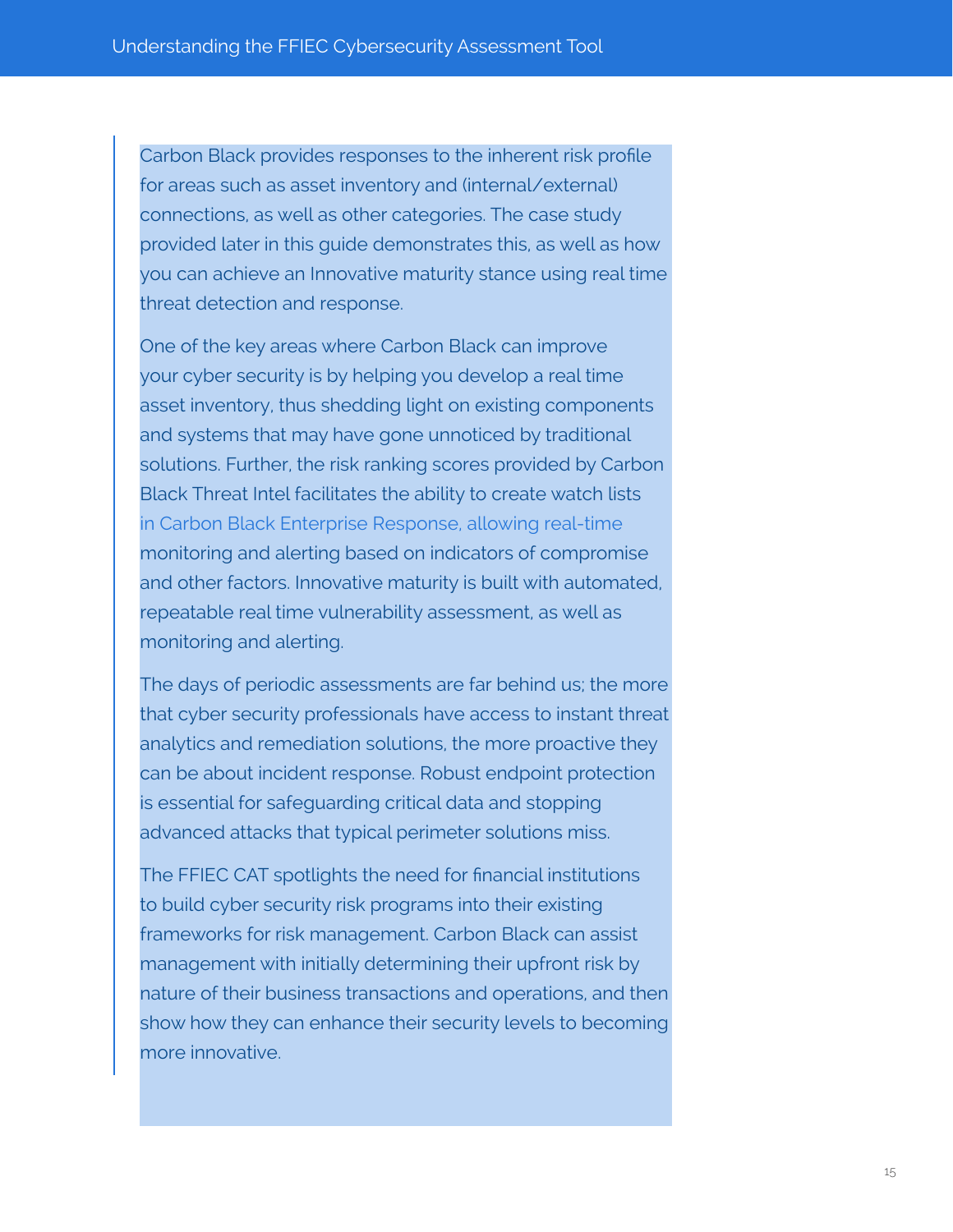# Risk/Maturity Relationship

Now that you have walked through the inherent risk profile and rated your institution on the five domains for cyber security maturity, you can assess your overall risk-maturity relationship. Determine the areas your organization fits into table two below.

From there, your next step may involve identifying those solutions that lower your inherent risk while improving your cyber security maturity (e.g. contracting with a third party for processing secure credit card transactions, while maintaining a secure third party vendor selection process).

### **Risk/Maturity Relationship** *Inherent Risk Levels* **Least Minimal Moderate Significant Most** Cyber **Security** Maturity Level for Each Domain **Innovative Advanced Intermediate Evolving Baseline**

#### TABLE 2: RISK/MATURITY RELATIONSHIP

# Case Study: ABC National Bank

ABC Bank is a National Bank with approximately 13000 employees, 1000 banking locations and a corporate office headquarters in the central U.S. region. Established in the late 1960's, the bank has grown and acquired other smaller regional banks in North America. ABC operates through four segments: branch banking (deposit accounts and loans for consumers and small businesses); commercial banking (lending, leasing, and syndicated and trade finance for corporate clients); consumer lending (residential mortgages, home equity loans, and credit cards); and investment advisors (private banking, brokerage, and asset management).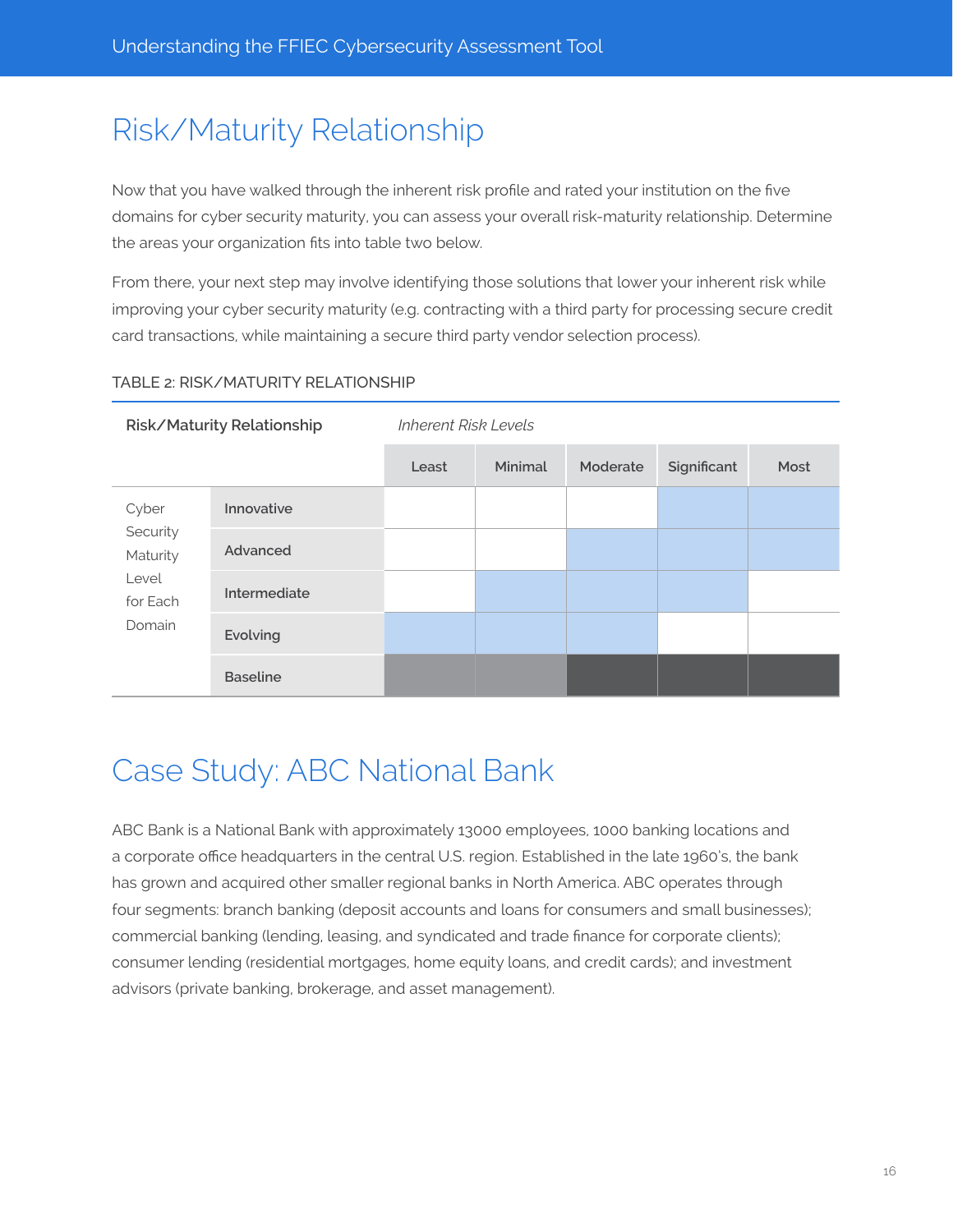#### INHERENT RISK PROFILE

The inherent risk profile has been answered to match the industry average responses for the size and product offerings of this type of banking institution. For the detailed profile answers for the inherent and cyber security maturity assessment model please use this excel link as an appendix:

Business Case:

- » Have some end-of-life (EOL) systems still in use, including Windows XP and Windows Server 2003, the bank has not yet made an upgrade plan.
- » ATMs, wire transfers, ACH and mobile banking applications
- » The bank has already experienced security incidents phishing emails sent to customers, and hacking attempts via ATMs infected with malware
- » IT Security Director has left the Bank

#### TABLE 3: INHERENT RISK SCORE

#### **[Inherent Risk Score](https://www.carbonblack.com/download/FFIEC_CAT_ABC_Bank_Inherent_Risk_Score.pdf)** 507.69

| Category                                                   | Weights      | Data<br>Points | $<=200$<br>Least | 201-400<br><b>Minimal</b> | 401-600<br>Moderate | 601-800<br><b>Sigificant</b> | 801-1000<br><b>Most</b> |
|------------------------------------------------------------|--------------|----------------|------------------|---------------------------|---------------------|------------------------------|-------------------------|
| Technologies<br>and connection<br>Types                    | $\mathbf{1}$ | 14             | $\bigcirc$       | $\,8\,$                   | $\overline{4}$      | $\overline{c}$               | $\bigcirc$              |
| Delivery<br>Channels                                       | $\mathbf{1}$ | 3              | $\circ$          | $\circ$                   | $\mathbf{1}$        | $\overline{c}$               | $\circlearrowright$     |
| Organizational<br>Characteristics                          | $\mathbf{1}$ | $\overline{7}$ | $\mathbf{1}$     | $\circ$                   | 6                   | $\circ$                      |                         |
| Online/Mobile<br>Products and<br>Technological<br>Services | $\mathbf{1}$ | 14             | 3                | 3                         | 8                   | $\circlearrowright$          | $\circ$                 |
| External<br>Threats                                        | $\mathbf{1}$ | $\mathbf{1}$   | $\circ$          | $\circ$                   | $\mathbf{1}$        | $\circlearrowright$          | $\circ$                 |
| <b>Totals</b>                                              | 5            | 39             | $\overline{4}$   | 11                        | 20                  | $\overline{4}$               | $\bigcirc$              |
|                                                            |              |                | 10.26%           | 28.21%                    | 51.28%              | 10.26%                       | 0.00%                   |

*Click the table for the full analysis of the Inherent Risk Score calculation*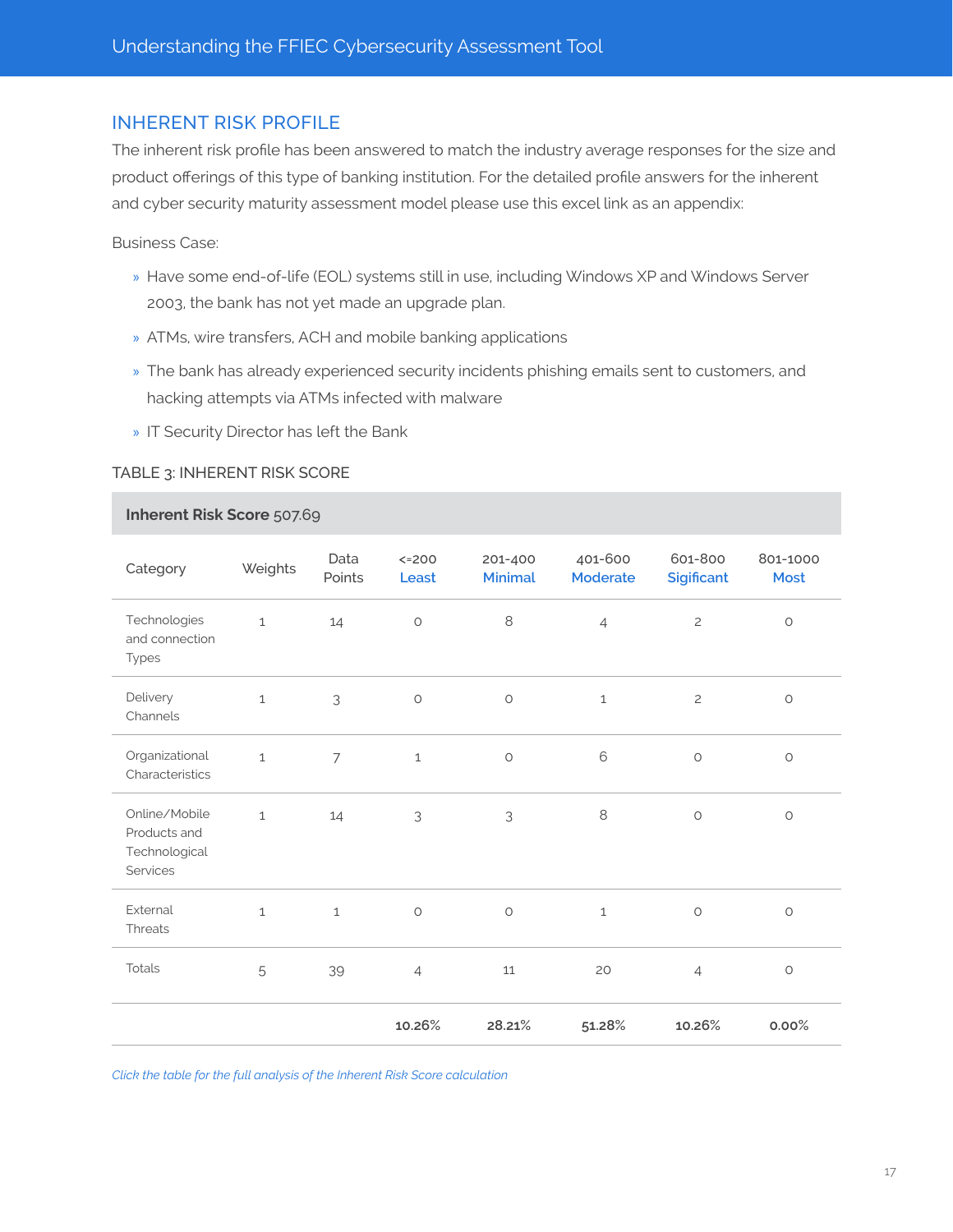ABC National Bank's inherent risk profile reveals that they have moderate cyber security risk based on the nature of operations and business transactions they perform. E-banking and mobile banking applications increases inherent risk for obvious reasons but banks have to become innovative in securing these technologies as customer demand for them continues to rise. Conducting regular external penetration tests and application risk assessments are key steps in assessing residual risk once existing security solutions are considered.

Many national banks have EOL systems still in place due to the large amount of infrastructure they have to maintain. Upgrades are costly and often cannot be budgeted for the foreseeable future, leaving financial institutions with few options to secure these legacy systems. They can purchase support packages, which only provide critical patches and leave systems vulnerable. Also, regulations such as PCI DSS require an up to date patch management system, which is not possible with an extended support package, so the institution faces a compliance audit failure. Further, the support packages are very costly, especially if used for an extended period.

Financial institutions that need to keep EOL systems in place should incorporate a compensating control to mitigate the vulnerabilities. Such a solution should protect against all types of malware while only allowing set processes to run. Organizations should also isolate EOL systems from the main infrastructure while hardening them as much as possible.

The Carbon Black Security Platform tracks, in real time, asset inventory, third party connections, transaction data, as well as covering many other needs identified in the Inherent Risk Profile. The solution helps identify inherent risks for this cyber security assessment while enhancing the organizations overall maturity level.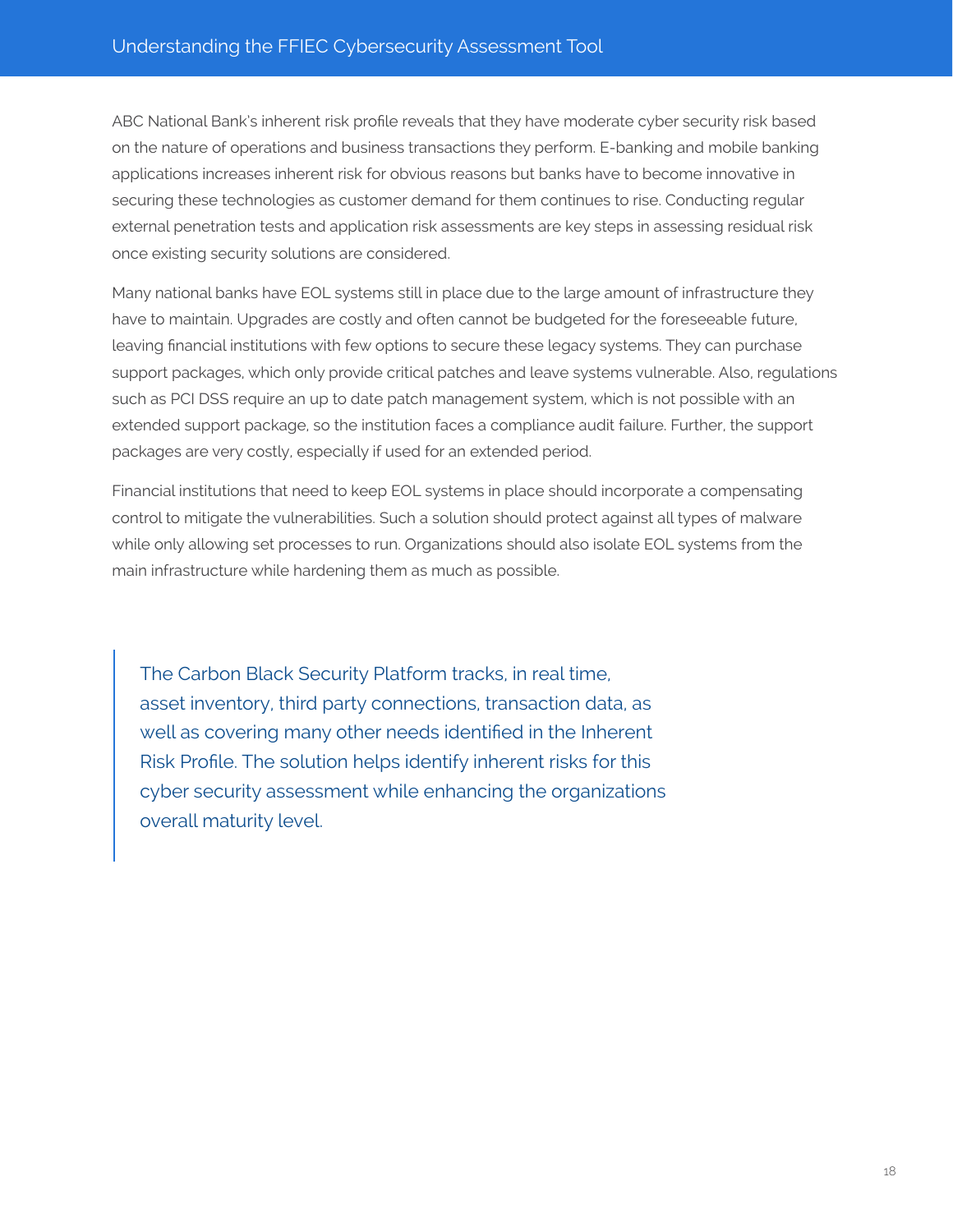## CYBER SECURITY MATURITY LEVEL DOMAIN 1: CYBER RISK MANAGEMENT AND OVERSIGHT

#### TABLE 4: DOMAIN 1 SUMMARY

| <b>Domain 1 Totals</b>  | <b>Baseline</b> | Evolving       | Intermediate Advanced Innovative |                |                | Total | #Y | #N             |
|-------------------------|-----------------|----------------|----------------------------------|----------------|----------------|-------|----|----------------|
| Governance              | 16              | 11             | 15                               | 15             | 5              | 62    | 33 | 29             |
| Risk Management         | 8               | 11             | 10                               | $\Theta$       | 7              | 45    | 18 | 27             |
| Resources               | $\mathbf{2}$    | $\overline{4}$ | $\mathbf{1}$                     | $\overline{c}$ | $\mathbf{1}$   | 10    | 6  | $\overline{4}$ |
| Training and<br>Culture | 5               | 8              | $\overline{7}$                   | $\overline{c}$ | $\overline{c}$ | 24    | 10 | 14             |
| <b>Grand Total</b>      |                 |                |                                  |                |                | 141   | 67 | 74             |

*Click the table for the full spreadsheet view of the Domain 1 analysis*

#### DOMAIN 1 SUMMARY

ABC's Domain 1 cyber security maturity results are as follows:

- » Governance: **Intermediate**
- » Risk Management: **Evolving**
- » Resources: **Evolving**
- » Training: **Evolving**
- » Culture: **Evolving**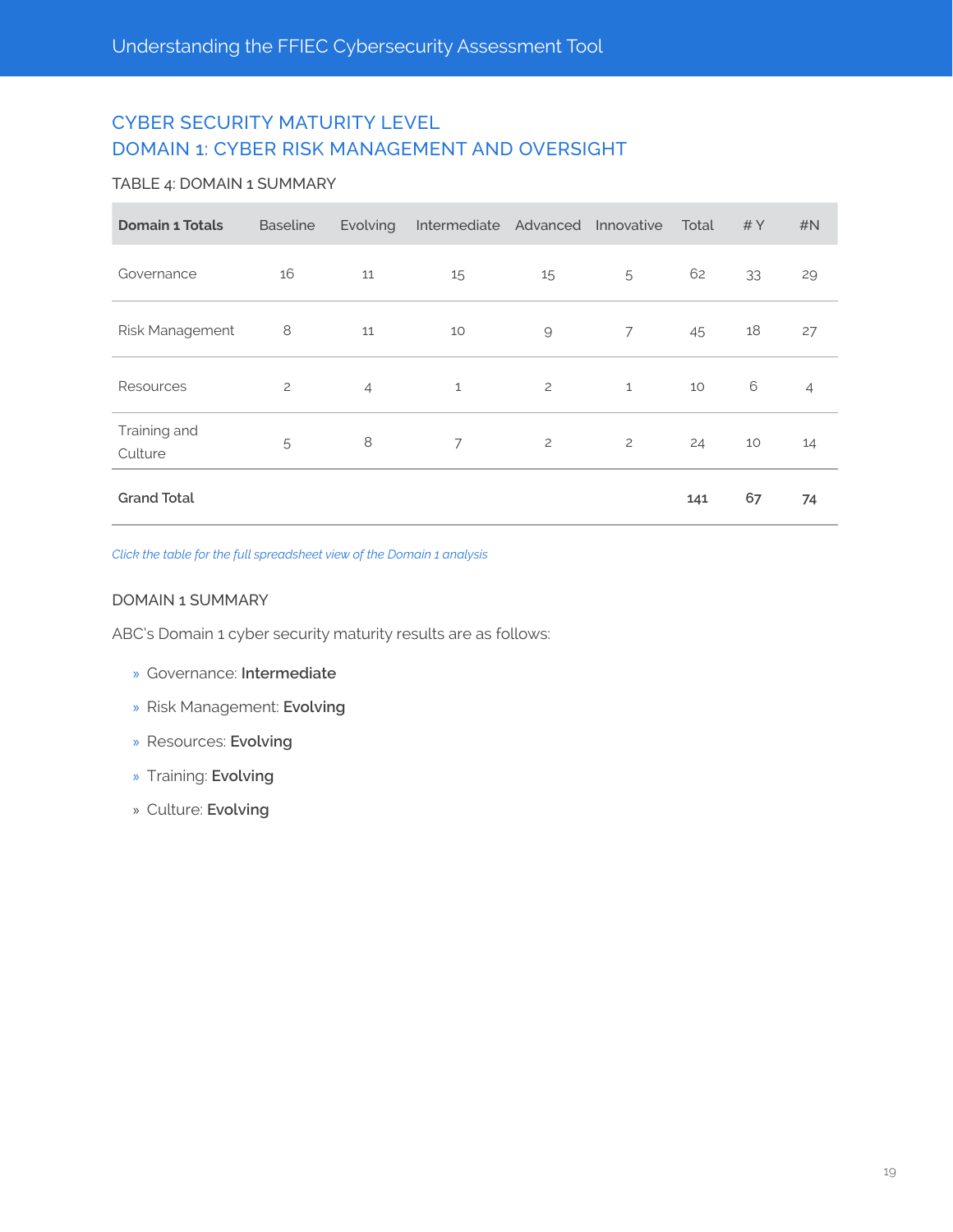#### *How Carbon Black Can Help Improve Domain 1 Cyber Security Maturity*

Governance: IT Asset Management is an area for improvement, as ABC National Bank does not have a formal change management system deployed in its environment.

ABC could use Carbon Black Enterprise Protection's change management policies, which include tracking all change approvals and recording unauthorized attempts. With CB Protection, ABC can also track baseline configurations and drift analysis over time.

Risk Management and Risk Assessment: ABC is not able to assess threat intelligence or automate risk rankings in real time. They answered No to "Advanced or automated analytics offer predictive information and real-time risk metrics", and "The institution uses information from risk assessments to predict threats and drive real-time responses."

Both CB Protection and CB Response offer real-time threat detection and response via Carbon Black Threat Intel, which aggregates real-time threat data across the most advanced attacks. This provides instant insight to risk rankings of files, software versions, and publishers. ABC Bank does not have a real time audit function, which would be needed for compliance and internal control attestations. CB Protection's offers a console view with up to date policy enforcement and reporting.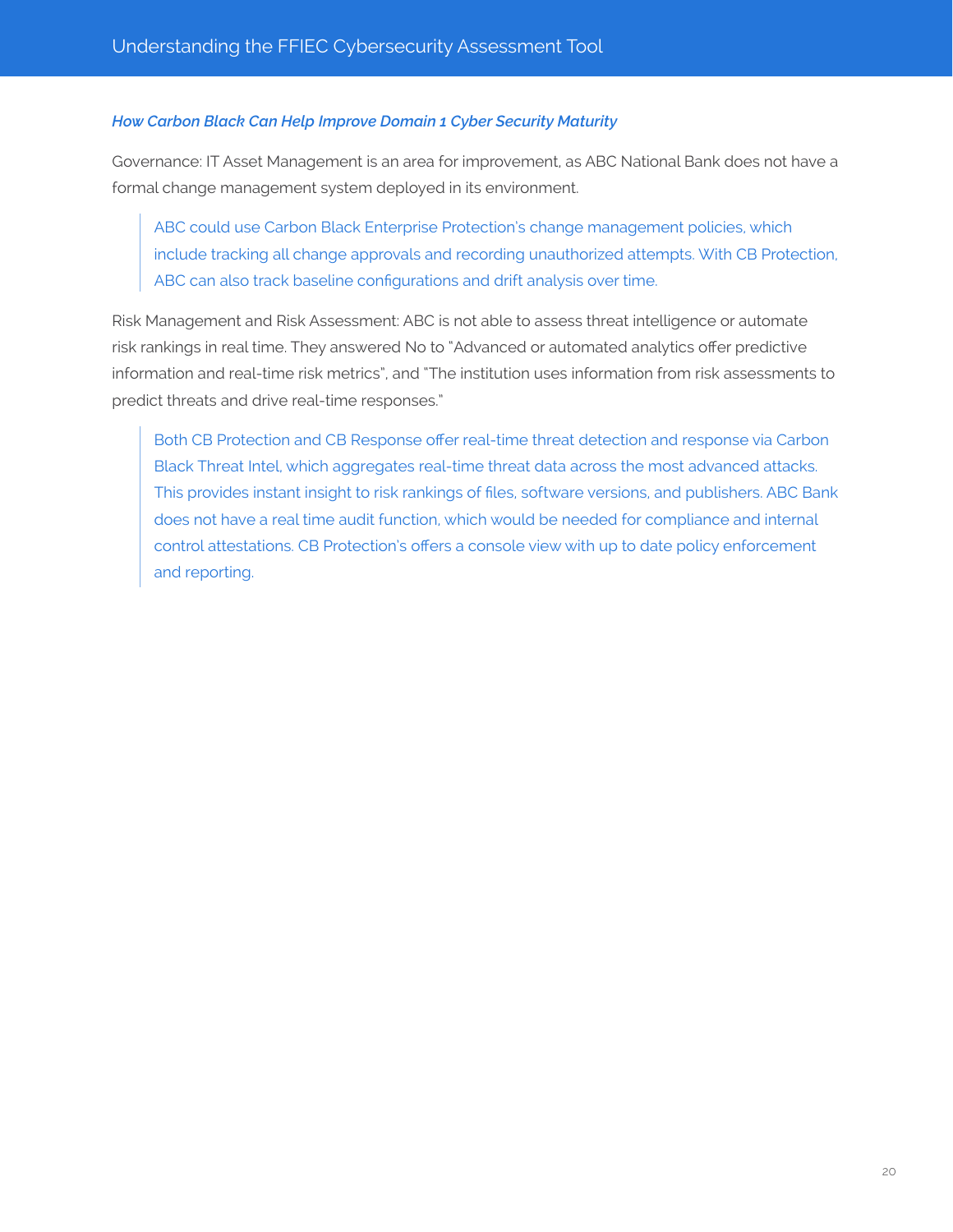## DOMAIN 2: THREAT INTELLIGENCE AND COLLABORATION

#### TABLE 5: DOMAIN 2 SUMMARY

| <b>Domain 2 Totals</b>      | <b>Baseline</b> | Evolving       | Intermediate Advanced |   | Innovative     | Total | #Y | #  |
|-----------------------------|-----------------|----------------|-----------------------|---|----------------|-------|----|----|
| Threat Intelligence         | 3               | $\mathbf{1}$   | 3                     | 3 | $\overline{c}$ | 12    | 6  | 6  |
| Monitoring and<br>Analyzing | $\mathbf{2}$    | $\overline{4}$ | $\overline{4}$        | 5 | 3              | 18    | 10 | 8  |
| Information Sharing         | 3               | $\overline{c}$ | $\overline{4}$        | 3 | 3              | 15    | 9  | 6  |
| <b>Grand Total</b>          |                 |                |                       |   |                | 45    | 25 | 20 |

*Click the table for the full spreadsheet view of the Domain 2 analysis*

#### DOMAIN 2 SUMMARY

ABC's Domain 2 Maturity Results:

- » Threat Intelligence: **Intermediate**
- » Monitoring and Analyzing: **Intermediate**
- » Information Sharing: **Intermediate**

#### *How Carbon Black Can Help Improve Domain 2 Cyber Security Maturity*

Domain 2 is concentrated on threat intelligence, the ability to monitor and analyze systems and threats in real time, and the ability to share knowledge of threats to the appropriate parties. To become more innovative, ABC Bank needs a threat analysis system that automatically correlates threat data to specific risks and then takes risk-based automated actions while alerting management.

Carbon Black Threat Intel is a comprehensive, aggregated advanced threat intelligence solution that combines leading software reputation, threat indicator and attack classification services to provide some of the industry's most powerful, correlated and accurate threat insight.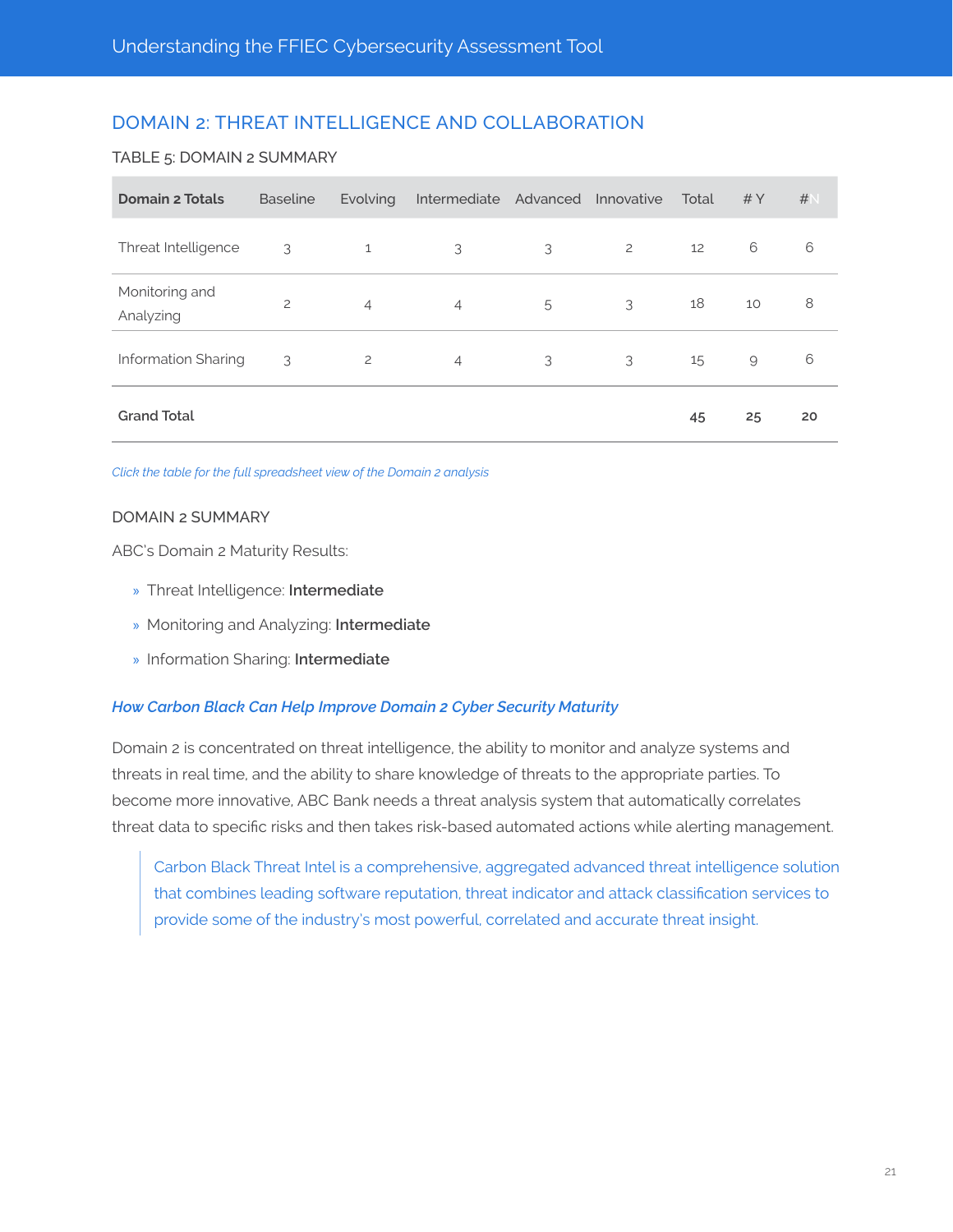To achieve a more mature status, ABC would also need to use multiple sources of intelligence, correlated log analysis, alerts, internal traffic flows, and geopolitical events to predict potential future attacks and attack trends. Organizations need to combine threat intelligence from a variety of proprietary and third-party sources.

CB Threat Intel combines unique threat intelligence and industry-leading third-party intelligence sources to empower security professionals to optimize and improve their prevention, detection, response and recovery capabilities.

ABC should also consider how it shares threat information within the organization. They should procure a mechanism for sharing cyber threat intelligence with business units in real time, including the potential financial and operational impact of inaction.

The threat intelligence produced by Carbon Black's Threat Research Team is based on analysis from millions of endpoints, providing unique insight into threat behaviors. This results in two cloud-delivered services: threat indicators for emerging attacks and reputation intelligence for known-good, known-bad and unproven software and domains. These two services are further complemented by the Attack Classification Service for attack context and attack attribution.

The combination of this aggregated intelligence—seamlessly integrated with both CB Protection and CB Response—enables security operations and incident response professionals to define trust policies for multiple forms of advanced threat prevention, build custom detection events tailored to specific business requirements, accelerate investigations during a response, and proactively hunt for threats.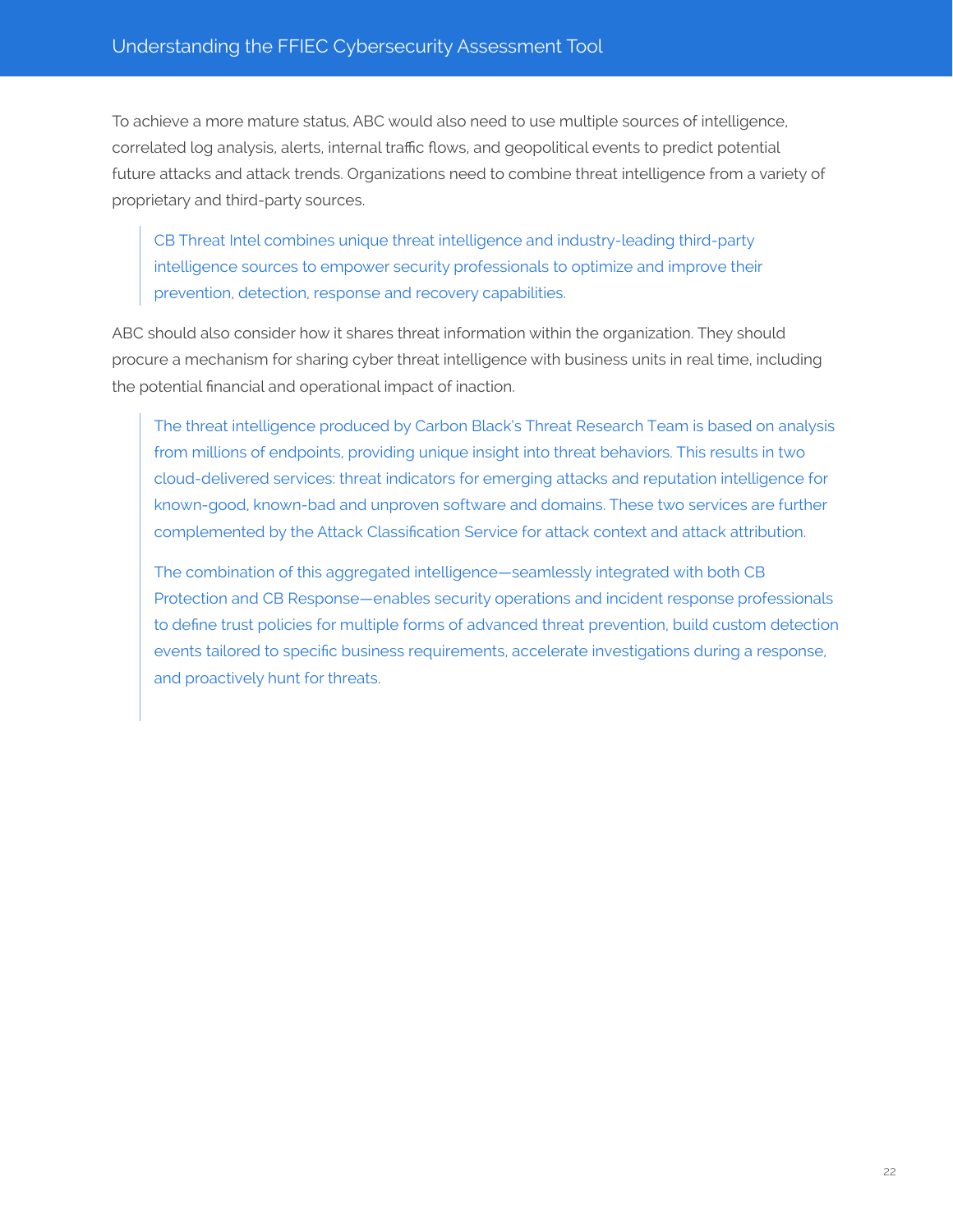## DOMAIN 3: CYBERSECURITY CONTROLS

#### TABLE 6: DOMAIN 3 SUMMARY

| Domain 3 Totals          | <b>Baseline</b> | Evolving | Intermediate   | Advanced | Innovative     | Total | #Y  | #N |
|--------------------------|-----------------|----------|----------------|----------|----------------|-------|-----|----|
| Preventative<br>Controls | 33              | 21       | 21             | 10       | 11             | 96    | 70  | 26 |
| Detective Controls       | 14              | 11       | 11             | 12       | 6              | 54    | 25  | 29 |
| Corrective Controls      | $\overline{4}$  | 7        | $\overline{7}$ | 3        | $\overline{4}$ | 24    | 16  | 8  |
| <b>Grand Total</b>       |                 |          |                |          |                | 174   | 111 | 63 |

*Click the table for the full spreadsheet view of the Domain 3 analysis*

#### DOMAIN 3 SUMMARY

ABC's Domain 3 cyber security maturity results are as follows:

- » Preventative Controls: **Intermediate**
- » Detective Controls: **Intermediate**
- » Corrective: **Intermediate**

#### *How Carbon Black Can Help Improve Domain 3 Cyber Security Maturity*

A notable opportunity for ABC to improve its cyber security maturity would be to utilize a centralized end-point management tool that provides fully integrated patch, configuration, and vulnerability management, while also being able to detect malware upon arrival to prevent an exploit such as an advanced zero day attack.

CB Protection provides real-time visibility, detection, response, and proactive, customizable signature-less prevention from advanced persistent threats and zero day attacks.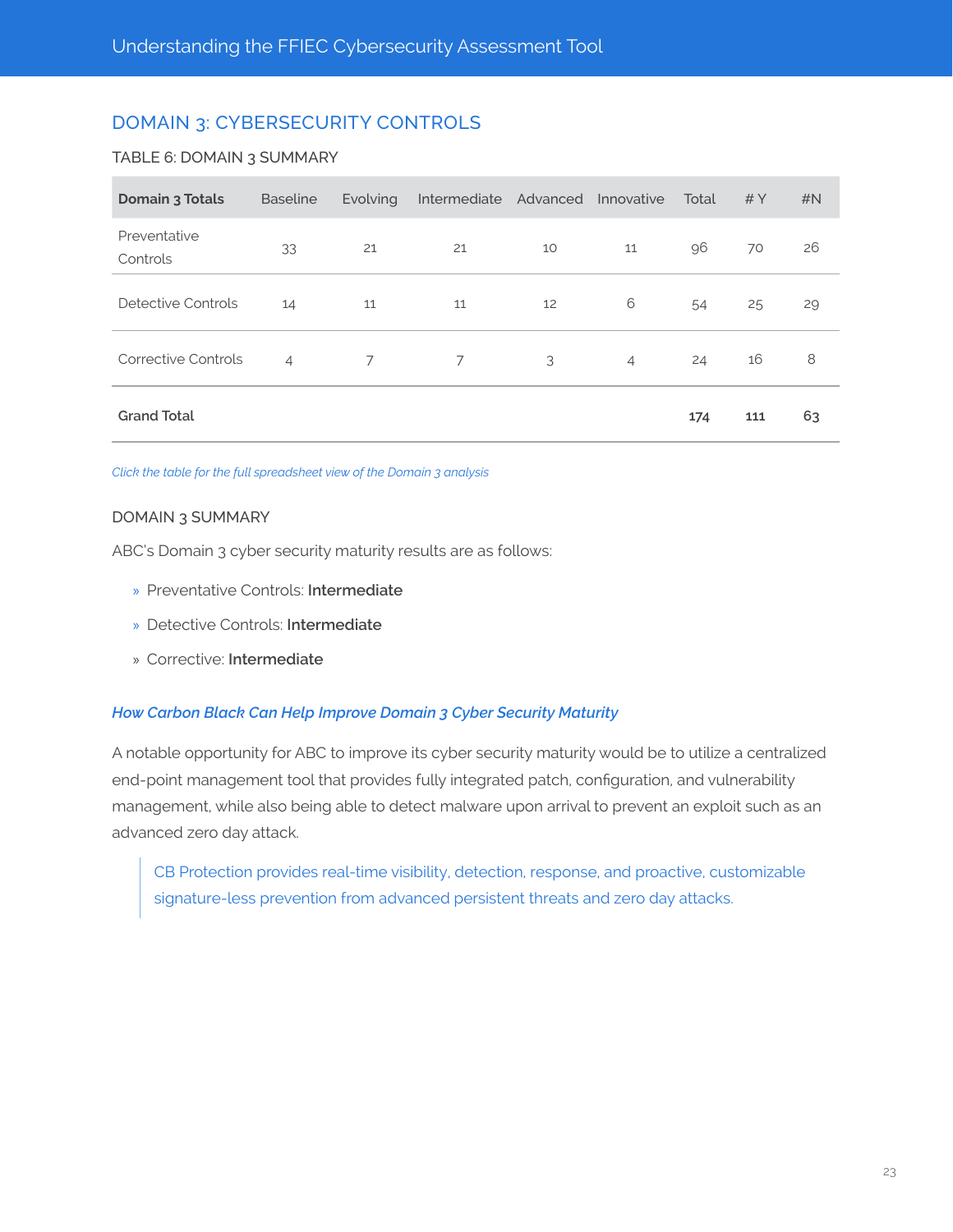ABC is currently unable to provide risk scores all of its infrastructure assets and updates in real time based on threats, vulnerabilities, or operational changes.

At the heart of Cb Protection is a unique, policy-driven approach to application control. It combines real-time visibility and a file discovery agent, with IT-driven controls aided by trust ratings from Cb Threat Intel, to help organizations simplify and automate the set-up and administration of a secure whitelisting platform. This results in a customizable application control solution that combines the highest level of advanced threat protection with minimal end-user impact and administrative overhead.

Becoming more innovative in domain three means having detective controls that alert in real time when triggered events occur, while properly communicating with other controls to remediate and respond using those preventative controls.

CB Protection offers three levels of preventative protection:

**Default-Deny**: allows only software you trust to run and treats everything else as suspicious.

**Detonate-and-Deny**: Cb Protection automatically sends files from endpoints to network detonation services to be detonated and evaluated for suspicious behavior.

**Detect-and-Deny**: Leverages advanced threat indicators to identify patterns of compromise and enables a security administrator to identify and ban malicious files where appropriate with little to no end-user impact.

Cb Response allows security professionals to understand the root cause of an attack and immediately take steps to remediate and respond. The responder can isolate a particular endpoint from the rest of the environment to prevent further damage, but maintain the connection to the Cb Response console to enable a detailed investigation into the incident.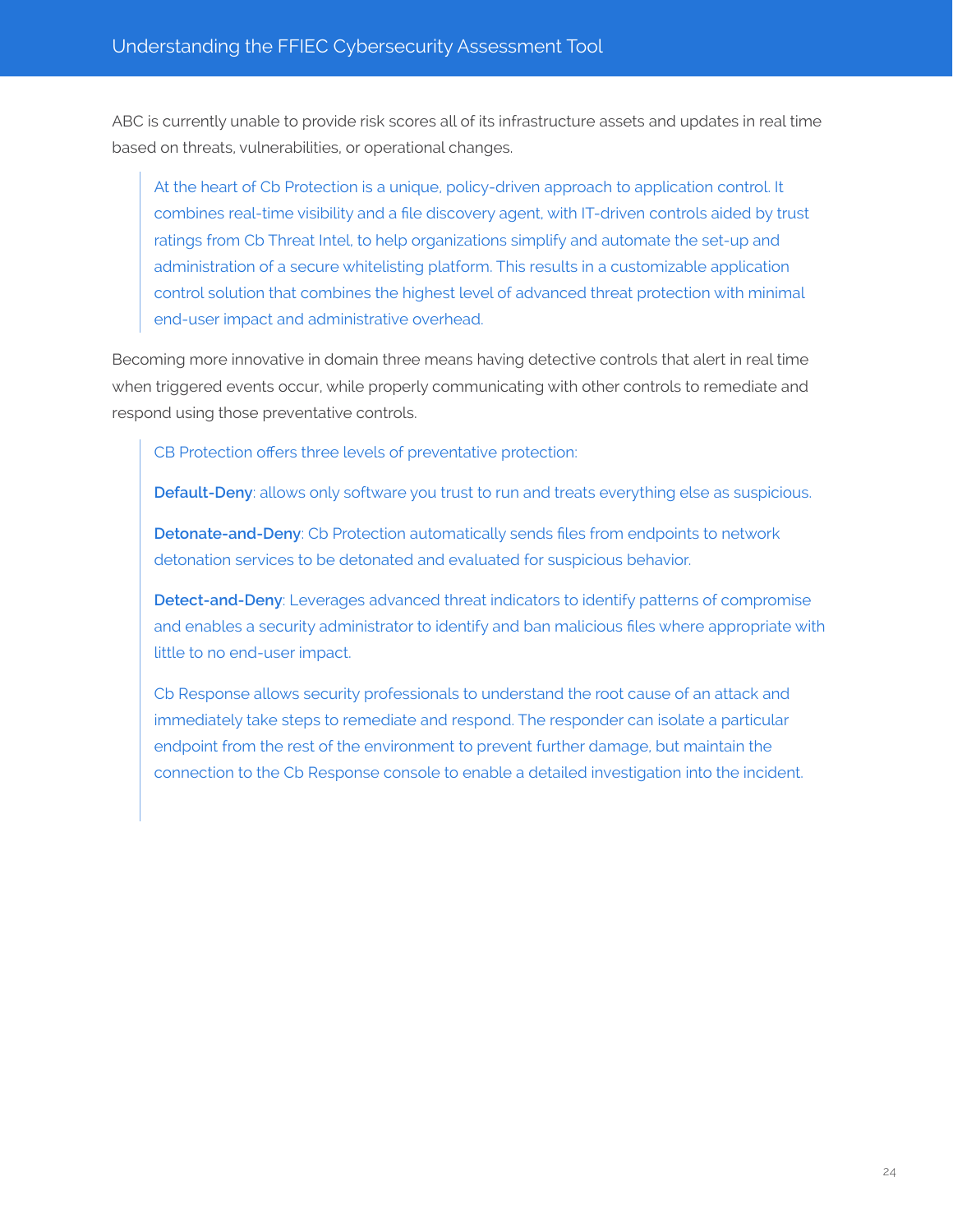## DOMAIN 4: EXTERNAL DEPENDENCY MANAGEMENT

#### TABLE 7: DOMAIN 4 SUMMARY

| Domain 4 Totals            | <b>Baseline</b> | Evolving       | Intermediate Advanced |                | Innovative     | Total | #Y | #N |
|----------------------------|-----------------|----------------|-----------------------|----------------|----------------|-------|----|----|
| Connections                | 4               | $\overline{4}$ | $\overline{4}$        | $\overline{2}$ | $\overline{c}$ | 16    | 11 | 5  |
| Relationship<br>Management | 12              | $\overline{9}$ | 5                     | 5              | $\overline{4}$ | 35    | 28 |    |
| <b>Grand Total</b>         |                 |                |                       |                |                | 51    | 39 | 12 |

*Click the table for the full spreadsheet view of the Domain 4 analysis*

#### DOMAIN 4 SUMMARY

ABC's Domain 4 cyber security maturity results are as follows:

- » Connections: **Intermediate**
- » Relationship Management: **Intermediate**

#### *How Carbon Black Can Help Improve Domain 4 Cyber Security Maturity*

Domain 4 is focused on third-party security and the risk associated with sensitive data sharing and access control. ABC would improve its maturity level by having real time updates for monitoring thirdparty activity around critical assets and access to internal connections.

ABC National Bank could utilize Cb Protection's alert mechanism when connections are made to unauthorized third parties. This is necessary for financial institutions who rely on many third party providers for sensitive financial transactions and data storage.

Another important factor in Domain 4 is the ability for to be segment or sever connections instantaneously to prevent contagion from cyber attacks.

Using Cb Response, responders can contain active intrusions instantly with one click by remotely isolating one or multiple endpoints from communicating with the network. By still maintaining an active connection with the Carbon Black server — even while isolated — IR teams can perform more conclusive and surgical investigations on or off the network.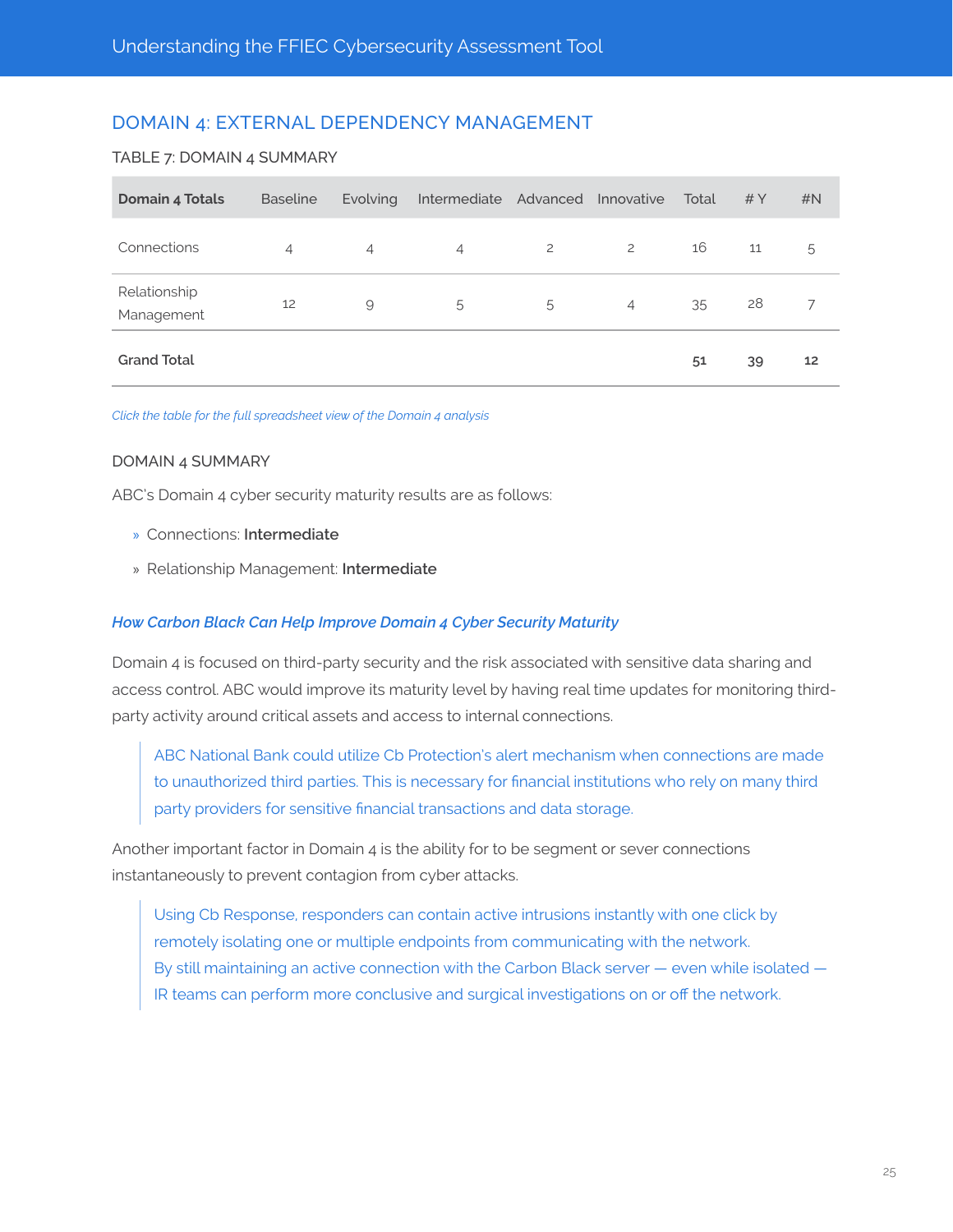### DOMAIN 5: CYBER INCIDENT MANAGEMENT AND RESILIENCE

#### TABLE 8: DOMAIN 5 SUMMARY

| <b>Domain 5 Totals</b>                          | <b>Baseline</b> | <b>Evolving</b> | Intermediate  | Advanced       | Innovative   | Total | #Y | #N             |
|-------------------------------------------------|-----------------|-----------------|---------------|----------------|--------------|-------|----|----------------|
| Incident Resilience<br>Planning and<br>Strategy | 9               | 8               | $\mathcal{Q}$ | 8              | 6            | 40    | 29 | 11             |
| Detection,<br>Response, and<br>Mitigation       | 4               | 9               | 9             | 5              | 3            | 30    | 15 | 15             |
| Escalation and<br>Reporting                     | 4               | 3               | 3             | $\overline{c}$ | $\mathbf{1}$ | 13    | 9  | $\overline{4}$ |
| <b>Grand Total</b>                              |                 |                 |               |                |              | 43    | 24 | 19             |

*Click the table for the full spreadsheet view of the Domain 5 analysis*

#### DOMAIN 5 SUMMARY

ABC's Domain 5 cyber security maturity results are as follows:

- » Incident Resilience Planning and Strategy: **Advanced**
- » Detection, Response, and Mitigation: **Intermediate**
- » Escalation and Reporting: **Intermediate**

#### *How Carbon Black Can Help Improve Domain 5 Cyber Security Maturity*

Like many institutions ABC Bank is very good at planning and strategy but needs improvement with getting the proper mechanisms in place to execute on those plans.

With Cb Response's live response for endpoint threat inspection, termination & remediation, ABC's responders could understand the current state of an endpoint, perform remote live investigations, intervene with ongoing attacks, and instantly remediate endpoint threats. This enables incident responders to "see" and "touch" endpoints to take immediate action during an investigation — even while the endpoint remains isolated from the rest of the network.

To become more innovative, ABC should also have a mechanism in place to provide instantaneous notification of incidents to management and essential employees through multiple communication channels, with tracking and verification of receipt.

Cb Response provides detailed alert notifications via its dashboard and via email, as well as detailed reporting.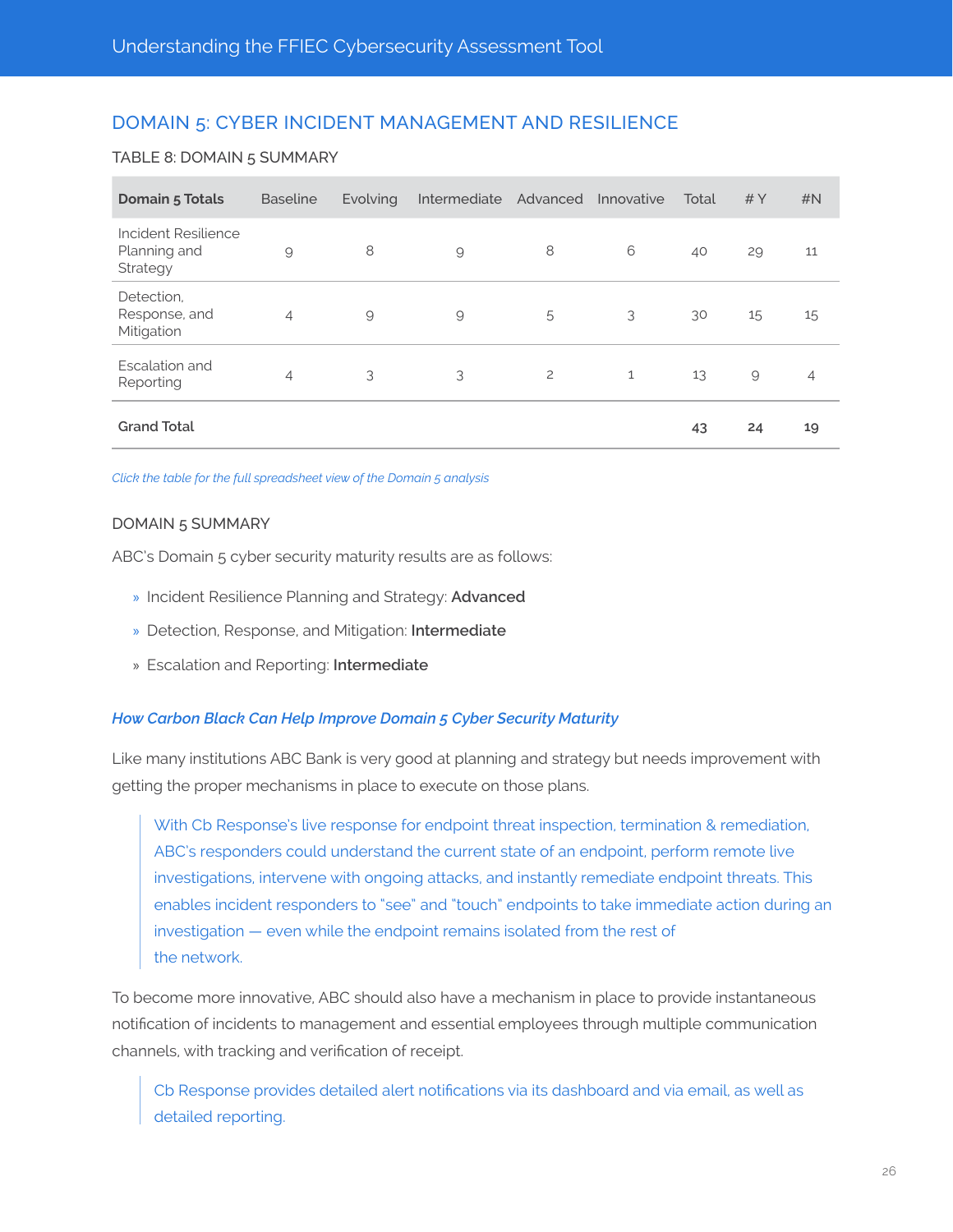## OVERALL RISK MATURITY

As a final exercise, we compared ABC National Bank's cyber maturity assessment with and without the Carbon Black Security Platform on their endpoints enterprise wide. The analysis was done using two different target maturity levels — Intermediate and Innovative. The CAT allows you to set your desired target based on your appetite for risk.

First, we scored ABC using an "Intermediate" target level. Based on the current mix of technologies, ABC achieves an 82.11% Intermediate maturity (see Table 9).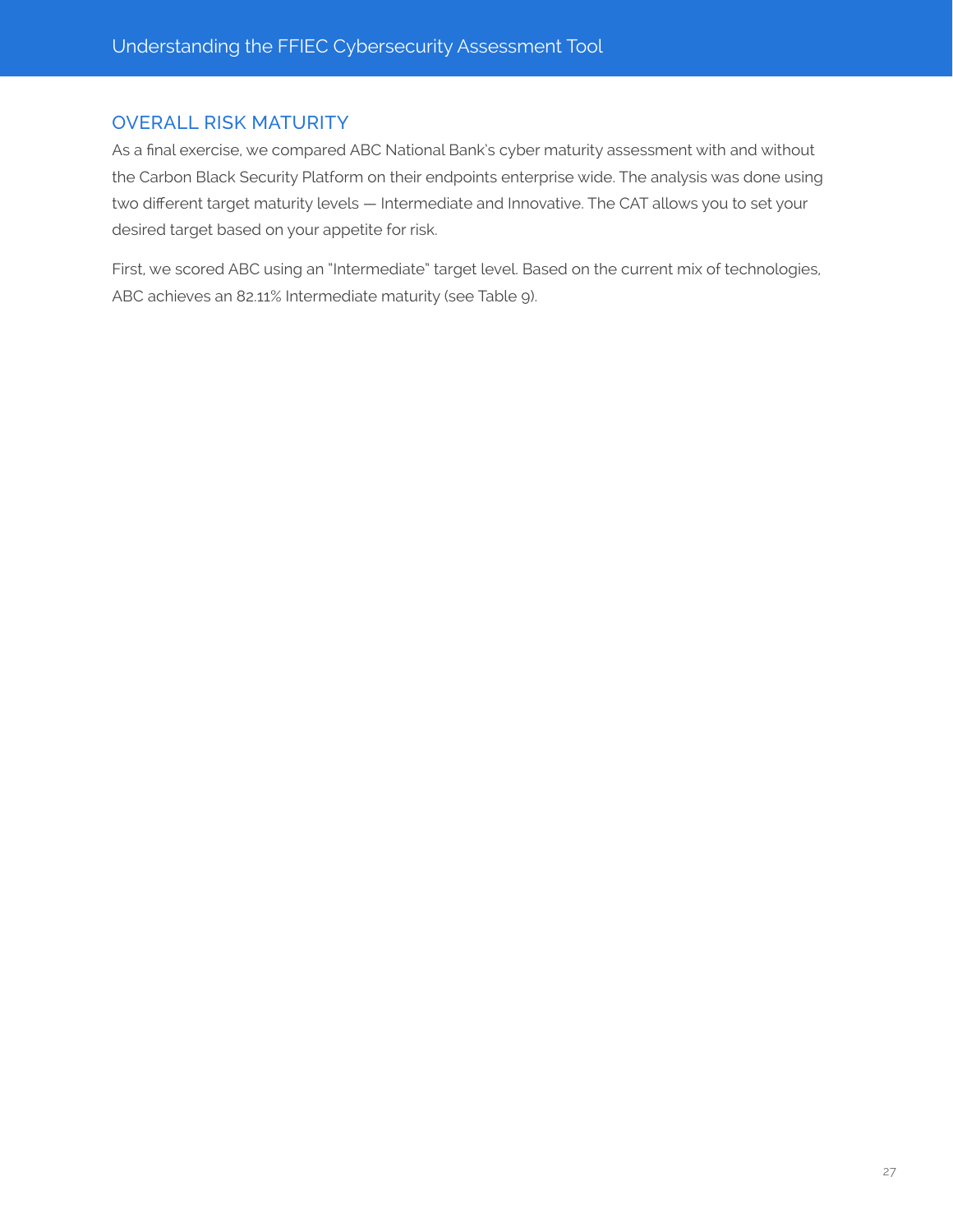#### TABLE 9: ABC'S INTERMEDIATE MATURITY SCORE — STATUS QUO

#### **Maturity Achieved Against Defined Targets**

#### *82.11% Intermediate (status quo)*

| Domain               | Desired<br>Target | % Achieved Maturity |                            | Achieved       | Statements     | Least   | Minimal | Moderate | Significant | Most   |
|----------------------|-------------------|---------------------|----------------------------|----------------|----------------|---------|---------|----------|-------------|--------|
|                      |                   |                     | Innovative                 | $\mathbf{1}$   | 15             |         |         |          | 6.67%       | 6.67%  |
| Cyber Risk           |                   |                     | Advanced                   | 5              | 32             |         |         | 15.63%   | 15.63%      | 15.63% |
| Management<br>and    | Intermediate      | 64.89%              | <i><b>Intermediate</b></i> | 7              | 29             |         | 24.14%  | 24.14%   | 24.14%      |        |
| Oversight            |                   |                     | Evolving                   | 23             | 34             | 67.65%  | 67.65%  | 67.65%   |             |        |
|                      |                   |                     | <b>Baseline</b>            | 31             | 31             | 100.00% | 100.00% |          |             |        |
|                      |                   |                     | Innovative                 | $\circ$        | 8              |         |         |          | 0.00%       | 0.00%  |
| Threat               |                   |                     | Advanced                   | $\overline{c}$ | 11             |         |         | 18.18%   | 18.18%      | 18.18% |
| Intelligence<br>and  | Intermediate      | 88.46%              | <i><b>Intermediate</b></i> | 8              | 11             |         | 72.73%  | 72.73%   | 72.73%      |        |
| Collaboration        |                   |                     | Evolving                   | $\overline{7}$ | $\overline{7}$ | 100.00% | 100.00% | 100.00%  |             |        |
|                      |                   |                     | <b>Baseline</b>            | 8              | 8              | 100.00% | 100.00% |          |             |        |
|                      |                   | 80.62%              | Innovative                 | $\overline{c}$ | 20             |         |         |          | 10.00%      | 10.00% |
| Cyber                |                   |                     | Advanced                   | 5              | 25             |         |         | 20.20%   | 20.20%      | 20.20% |
| Security<br>Controls | Intermediate      |                     | Intermediate               | 23             | 39             |         | 58.97%  | 58.97%   | 58.97%      |        |
|                      |                   |                     | Evolving                   | 30             | 39             | 76.92%  | 76.92%  | 76.92%   |             |        |
|                      |                   |                     | <b>Baseline</b>            | 51             | 51             | 100.00% | 100.00% |          |             |        |
|                      |                   |                     | Innovative                 | $\circ$        | 6              |         |         |          | 0.00%       | 0.00%  |
| External             |                   |                     | Advanced                   | 3              | $\overline{7}$ |         |         | 42.86%   | 42.86%      | 42.86% |
| Dependency           | Intermediate      | 86.84%              | <i>Intermediate</i>        | 6              | 9              |         | 66.67%  | 66.67%   | 66.67%      |        |
| Management           |                   |                     | Evolving                   | 13             | 13             | 100.00% | 100.00% | 100.00%  |             |        |
|                      |                   |                     | <b>Baseline</b>            | 16             | 16             | 100.00% | 100.00% |          |             |        |
|                      |                   |                     | Innovative                 | $\mathbf{1}$   | 10             |         |         |          | 10.00%      | 10.00% |
| Cyber<br>Incident    |                   |                     | Advanced                   | 3              | 15             |         |         | 20.20%   | 20.20%      | 20.20% |
| Management<br>and    | Intermediate      | 84.48%              | Intermediate               | 15             | 21             |         | 71.43%  | 71.43%   | 71.43%      |        |
| Resilience           |                   |                     | Evolving                   | 17             | 20             | 85.00%  | 85.00%  | 85.00%   |             |        |
|                      |                   |                     | <b>Baseline</b>            | 17             | 17             | 100.00% | 100.00% |          |             |        |

Next, we added the Carbon Black Security Platform into the security infrastructure and again targeted "Intermediate." That analysis, shown in Table 10, found ABC moving from 82% to 93% Intermediate.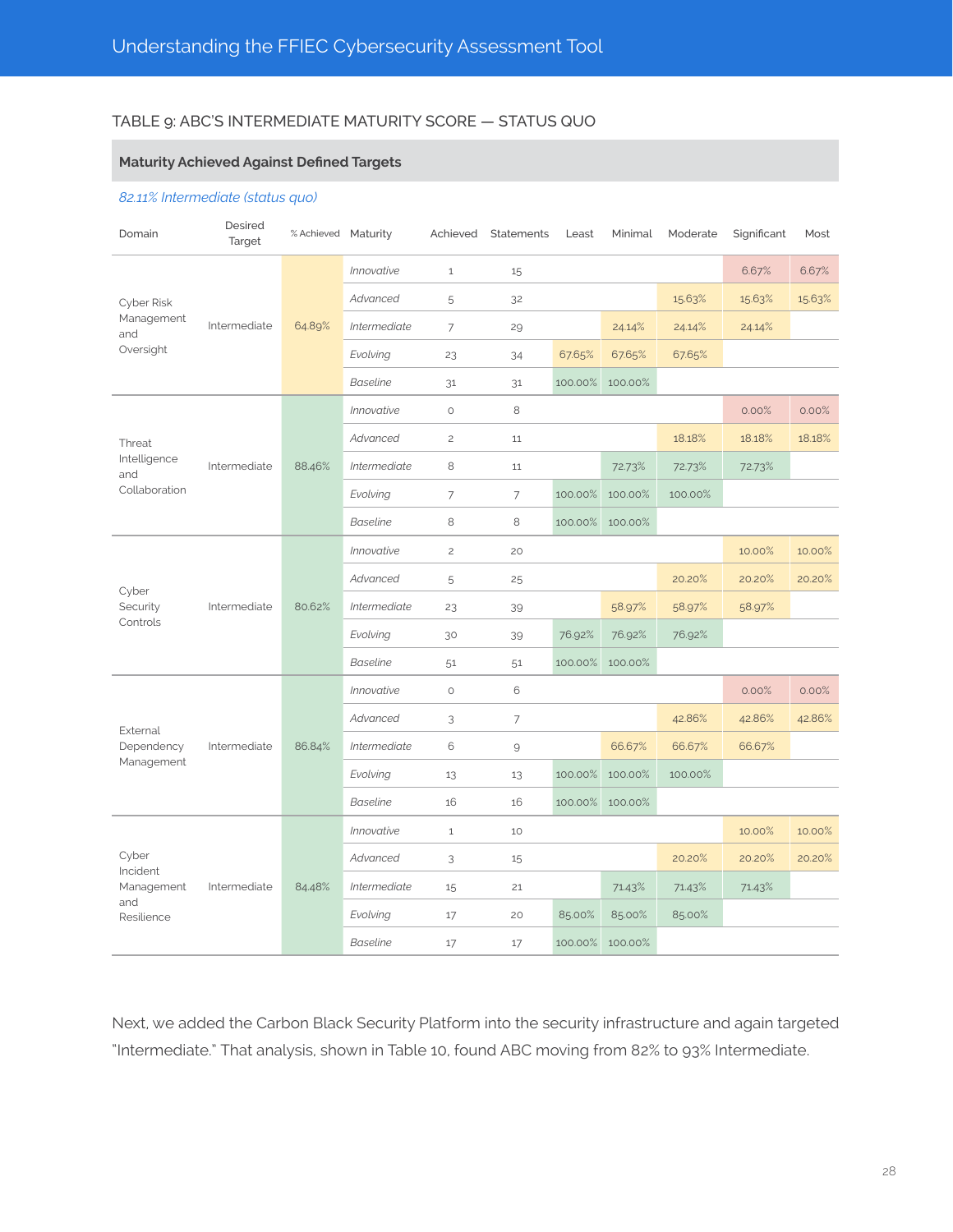#### TABLE 10: ABC'S INTERMEDIATE MATURITY SCORE — WITH CARBON BLACK

#### **Maturity Achieved Against Defined Targets**

#### *92.98% Intermediate (incorporating Carbon Black)*

| Domain                   | Desired<br>Target | % Achieved Maturity |                     | Achieved                                                  | Statements     | Least   | Minimal | Moderate | Significant | Most   |
|--------------------------|-------------------|---------------------|---------------------|-----------------------------------------------------------|----------------|---------|---------|----------|-------------|--------|
|                          |                   |                     | Innovative          | $\overline{7}$                                            | 15             |         |         |          | 46.67%      | 46.67% |
| Cyber Risk               |                   |                     | Advanced            | 11                                                        | 32             |         |         | 34.38%   | 34.38%      | 34.38% |
| Management<br>and        | Intermediate      | 73.40%              | <i>Intermediate</i> | 9                                                         | 29             |         | 31.03%  | 31.03%   | 31.03%      |        |
| Oversight                |                   |                     | Evolving            | 29                                                        | 34             | 85.29%  | 85.29%  | 85.29%   |             |        |
|                          |                   |                     | <b>Baseline</b>     | 31                                                        | 31             | 100.00% | 100.00% |          |             |        |
|                          |                   |                     | Innovative          | $\overline{4}$                                            | 8              |         |         |          | 50.00%      | 50.00% |
| Threat                   |                   |                     | Advanced            | 5                                                         | 11             |         |         | 45.45%   | 45.45%      | 45.45% |
| Intelligence<br>and      | Intermediate      | 100.00%             | <b>Intermediate</b> | 11                                                        | 11             |         | 100.00% | 100.00%  | 100.00%     |        |
| Collaboration            |                   |                     | Evolving            | $\overline{7}$                                            | $\overline{7}$ | 100.00% | 100.00% | 100.00%  |             |        |
|                          |                   |                     | <b>Baseline</b>     | 8                                                         | 8              | 100.00% | 100.00% |          |             |        |
|                          |                   | 91.47%              | Innovative          | 8                                                         | 20             |         |         |          | 40.00%      | 40.00% |
| Cyber                    |                   |                     | Advanced            | 16                                                        | 25             |         |         | 64.00%   | 64.00%      | 64.00% |
| Security<br>Controls     | Intermediate      |                     | <i>Intermediate</i> | 32                                                        | 39             |         | 82.05%  | 82.05%   | 82.05%      |        |
|                          |                   |                     | Evolving            | 35                                                        | 39             | 89.74%  | 89.74%  | 89.74%   |             |        |
|                          |                   |                     | <b>Baseline</b>     | 51                                                        | 51             | 100.00% | 100.00% |          |             |        |
|                          |                   |                     | Innovative          | $\circ$                                                   | 6              |         |         |          | 0.00%       | 0.00%  |
| External                 |                   |                     | Advanced            | 3                                                         | $\overline{7}$ |         |         | 42.86%   | 42.86%      | 42.86% |
| Dependency<br>Management | Intermediate      | 100.00%             | <i>Intermediate</i> | $\mathcal{G}% _{M_{1},M_{2}}^{\alpha,\beta}(\mathcal{G})$ | $\mathsf{Q}$   |         | 100.00% | 100.00%  | 100.00%     |        |
|                          |                   |                     | Evolving            | 13                                                        | 13             | 100.00% | 100.00% | 100.00%  |             |        |
|                          |                   |                     | <b>Baseline</b>     | 16                                                        | 16             | 100.00% | 100.00% |          |             |        |
|                          |                   |                     | Innovative          | 6                                                         | 10             |         |         |          | 60.00%      | 60.00% |
| Cyber<br>Incident        |                   |                     | Advanced            | 8                                                         | 15             |         |         | 53.33%   | 53.33%      | 53.33% |
| Management<br>and        | Intermediate      | 100.00%             | <i>Intermediate</i> | 21                                                        | 21             |         | 100.00% | 100.00%  | 100.00%     |        |
| Resilience               |                   |                     | Evolving            | 20                                                        | 20             | 100.00% | 100.00% | 100.00%  |             |        |
|                          |                   |                     | <b>Baseline</b>     | 17                                                        | 17             | 100.00% | 100.00% |          |             |        |

Extending the analysis further, we ran the numbers using the highest — "Innovative" — target level. Based on the status quo, ABC scores at 61% Innovative (Table 11).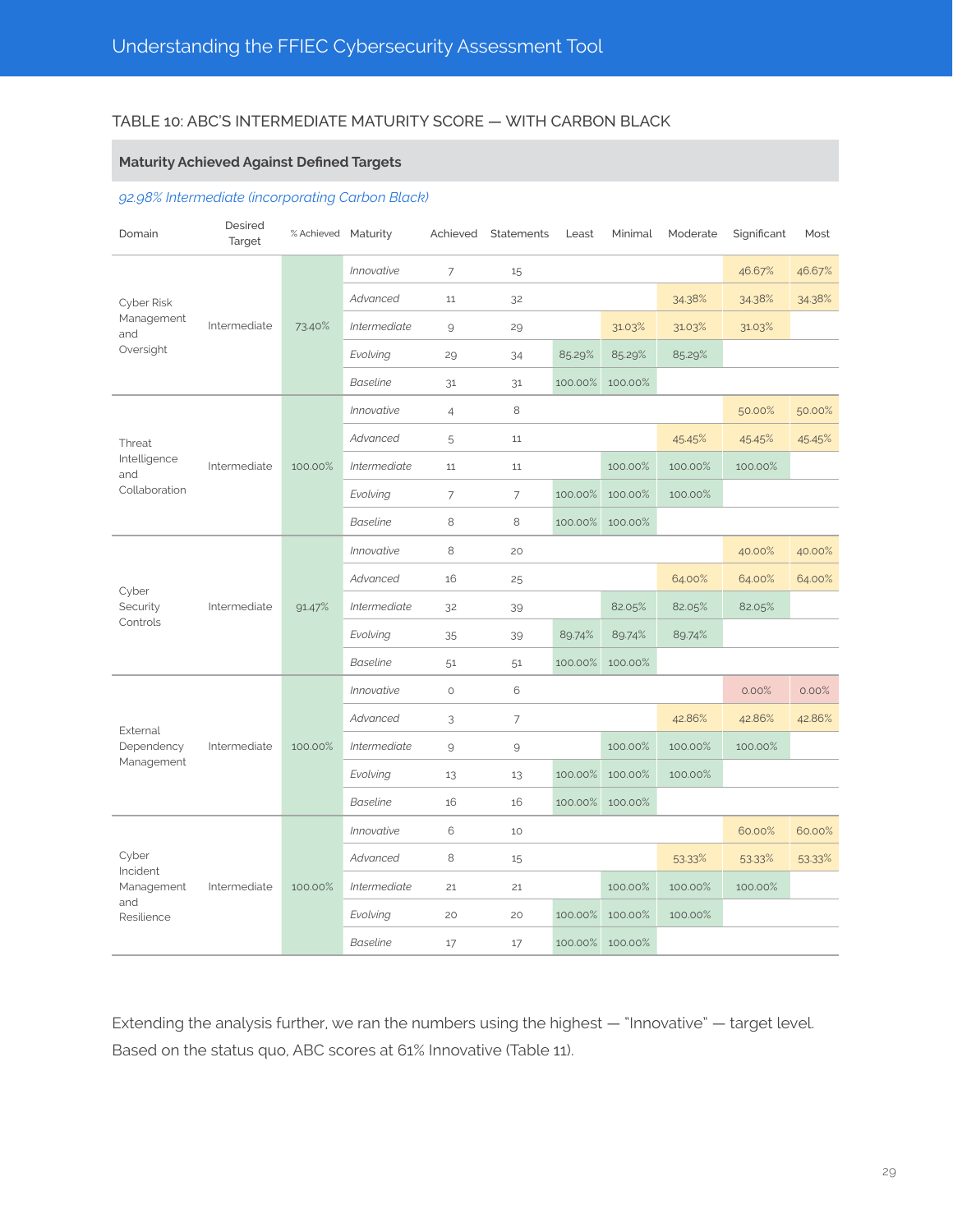#### TABLE 11: ABC'S INNOVATIVE MATURITY SCORE — STATUS QUO

#### **Maturity Achieved Against Defined Targets**

#### *61.05% Innovative (status quo)*

| Domain               | Desired<br>Target | % Achieved Maturity |                            | Achieved       | Statements                                                | Least   | Minimal | Moderate | Significant | Most   |
|----------------------|-------------------|---------------------|----------------------------|----------------|-----------------------------------------------------------|---------|---------|----------|-------------|--------|
|                      |                   |                     | Innovative                 | $\mathbf{1}$   | 15                                                        |         |         |          | 6.67%       | 6.67%  |
| Cyber Risk           |                   |                     | Advanced                   | 5              | 32                                                        |         |         | 15.63%   | 15.63%      | 15.63% |
| Management<br>and    | Innovative        | 47.52%              | <b>Intermediate</b>        | $\overline{7}$ | 29                                                        |         | 24.14%  | 24.14%   | 24.14%      |        |
| Oversight            |                   |                     | Evolving                   | 23             | 34                                                        | 67.65%  | 67.65%  | 67.65%   |             |        |
|                      |                   |                     | <b>Baseline</b>            | 31             | 31                                                        | 100.00% | 100.00% |          |             |        |
|                      |                   |                     | Innovative                 | $\circ$        | 8                                                         |         |         |          | 0.00%       | 0.00%  |
| Threat               |                   |                     | Advanced                   | $\overline{c}$ | 11                                                        |         |         | 18.18%   | 18.18%      | 18.18% |
| Intelligence<br>and  | Innovative        | 55.56%              | <b>Intermediate</b>        | 8              | 11                                                        |         | 72.73%  | 72.73%   | 72.73%      |        |
| Collaboration        |                   |                     | Evolving                   | 7              | $\overline{7}$                                            | 100.00% | 100.00% | 100.00%  |             |        |
|                      |                   |                     | <b>Baseline</b>            | 8              | 8                                                         | 100.00% | 100.00% |          |             |        |
|                      |                   | 63.79%              | Innovative                 | $\overline{c}$ | 20                                                        |         |         |          | 10.00%      | 10.00% |
| Cyber                |                   |                     | Advanced                   | 5              | 25                                                        |         |         | 20.00%   | 20.00%      | 20.00% |
| Security<br>Controls | Innovative        |                     | <i>Intermediate</i>        | 23             | 39                                                        |         | 58.97%  | 58.97%   | 58.97%      |        |
|                      |                   |                     | Evolving                   | 30             | 39                                                        | 76.92%  | 76.92%  | 76.92%   |             |        |
|                      |                   |                     | <b>Baseline</b>            | 51             | 51                                                        | 100.00% | 100.00% |          |             |        |
|                      |                   |                     | Innovative                 | $\circ$        | 6                                                         |         |         |          | 0.00%       | 0.00%  |
| External             |                   |                     | Advanced                   | 3              | $\overline{7}$                                            |         |         | 42.86%   | 42.86%      | 42.86% |
| Dependency           | Innovative        | 74.51%              | <i><b>Intermediate</b></i> | 9              | $\mathcal{G}% _{M_{1},M_{2}}^{\alpha,\beta}(\mathcal{G})$ |         | 66.67%  | 66.67%   | 66.67%      |        |
| Management           |                   |                     | Evolving                   | 13             | 13                                                        | 100.00% | 100.00% | 100.00%  |             |        |
|                      |                   |                     | <b>Baseline</b>            | 16             | 16                                                        | 100.00% | 100.00% |          |             |        |
|                      |                   |                     | Innovative                 | $\,1\,$        | 10                                                        |         |         |          | 10.00%      | 10.00% |
| Cyber<br>Incident    |                   |                     | Advanced                   | 3              | 15                                                        |         |         | 20.00%   | 20.00%      | 20.00% |
| Management<br>and    | Innovative        | 63.86%              | <b>Intermediate</b>        | 15             | 21                                                        |         | 71.43%  | 71.43%   | 71.43%      |        |
| Resilience           |                   |                     | Evolving                   | 17             | 20                                                        | 85.00%  | 85.00%  | 85.00%   |             |        |
|                      |                   |                     | <b>Baseline</b>            | 17             | 17                                                        | 100.00% | 100.00% |          |             |        |

With the Carbon Black Security Platform in place, ABC's cyber security maturity score moved from 61% to 78% Innovative. Notably, the number of Innovative "controls" in place went from 4 to 25.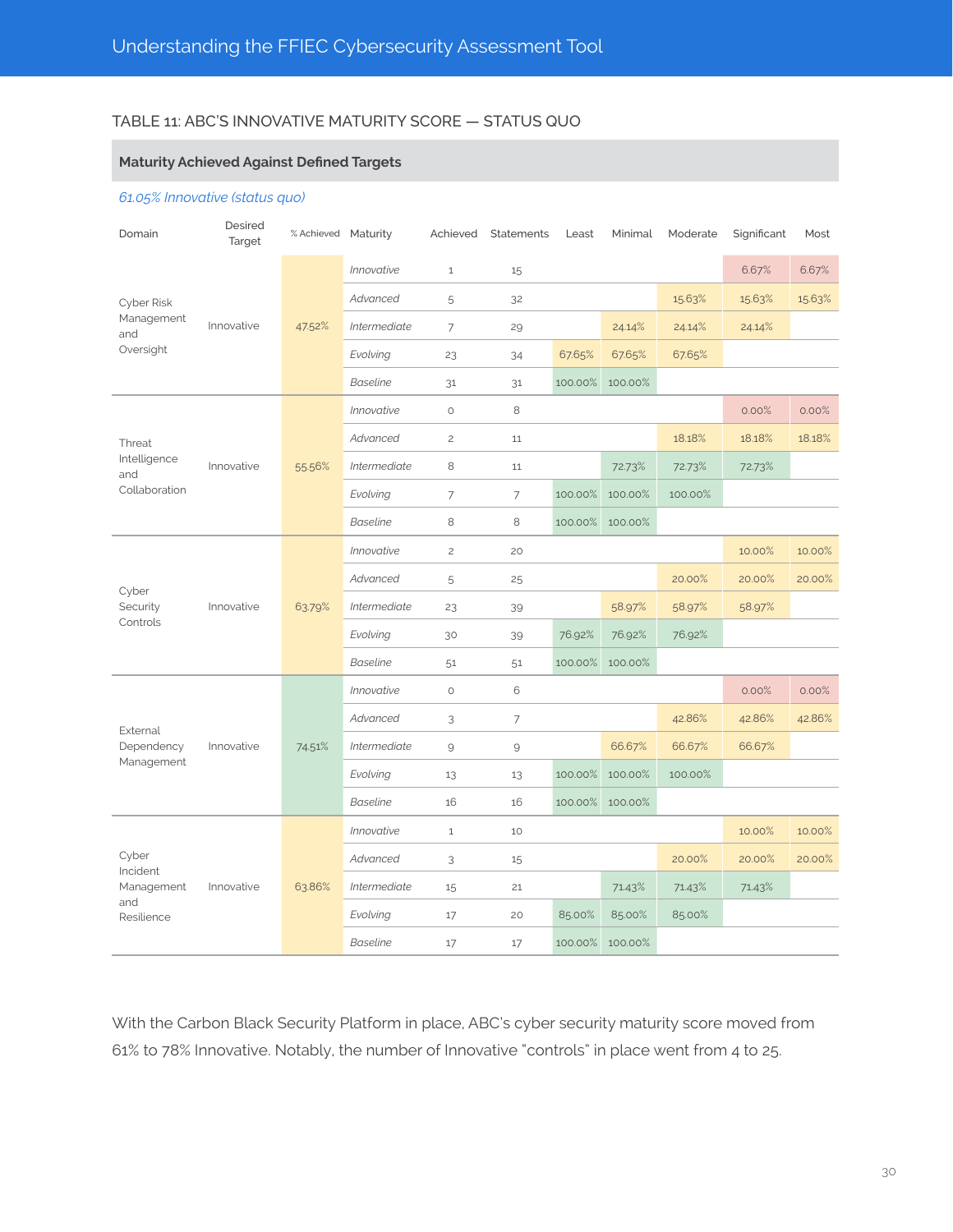#### TABLE 12: ABC'S INNOVATIVE MATURITY SCORE — WITH CARBON BLACK

#### **Maturity Achieved Against Defined Targets**

#### *77.65% Innovative (incorporating Carbon Black)*

| Domain                                               | Desired<br>Target | % Achieved Maturity |                     | Achieved                                                  | Statements     | Least   | Minimal | Moderate | Significant | Most   |
|------------------------------------------------------|-------------------|---------------------|---------------------|-----------------------------------------------------------|----------------|---------|---------|----------|-------------|--------|
| Cyber Risk<br>Management<br>and<br>Oversight         | Innovative        | 61.70%              | Innovative          | $\overline{7}$                                            | 15             |         |         |          | 46.67%      | 46.67% |
|                                                      |                   |                     | Advanced            | 11                                                        | 32             |         |         | 34.38%   | 34.38%      | 34.38% |
|                                                      |                   |                     | <i>Intermediate</i> | 9                                                         | 29             |         | 31.03%  | 31.03%   | 31.03%      |        |
|                                                      |                   |                     | Evolving            | 29                                                        | 34             | 85.29%  | 85.29%  | 85.29%   |             |        |
|                                                      |                   |                     | <b>Baseline</b>     | 31                                                        | 31             | 100.00% | 100.00% |          |             |        |
| Threat<br>Intelligence<br>and<br>Collaboration       | Innovative        | 77.78%              | Innovative          | $\overline{4}$                                            | 8              |         |         |          | 50.00%      | 50.00% |
|                                                      |                   |                     | Advanced            | 5                                                         | 11             |         |         | 45.45%   | 45.45%      | 45.45% |
|                                                      |                   |                     | <b>Intermediate</b> | 11                                                        | 11             |         | 100.00% | 100.00%  | 100.00%     |        |
|                                                      |                   |                     | Evolving            | $\overline{7}$                                            | $\overline{7}$ | 100.00% | 100.00% | 100.00%  |             |        |
|                                                      |                   |                     | <b>Baseline</b>     | 8                                                         | 8              | 100.00% | 100.00% |          |             |        |
| Cyber<br>Security<br>Controls                        | Innovative        | 81.61%              | Innovative          | 8                                                         | 20             |         |         |          | 40.00%      | 40.00% |
|                                                      |                   |                     | Advanced            | 16                                                        | 25             |         |         | 64.00%   | 64.00%      | 64.00% |
|                                                      |                   |                     | <b>Intermediate</b> | 32                                                        | 39             |         | 82.05%  | 82.05%   | 82.05%      |        |
|                                                      |                   |                     | Evolving            | 35                                                        | 39             | 89.74%  | 89.74%  | 89.74%   |             |        |
|                                                      |                   |                     | <b>Baseline</b>     | 51                                                        | 51             | 100.00% | 100.00% |          |             |        |
| External<br>Dependency<br>Management                 | Innovative        | 80.39%              | Innovative          | $\circ$                                                   | 6              |         |         |          | 0.00%       | 0.00%  |
|                                                      |                   |                     | Advanced            | 3                                                         | $\overline{7}$ |         |         | 42.86%   | 42.86%      | 42.86% |
|                                                      |                   |                     | <i>Intermediate</i> | $\mathcal{G}% _{M_{1},M_{2}}^{\alpha,\beta}(\mathcal{G})$ | $\mathsf{Q}$   |         | 100.00% | 100.00%  | 100.00%     |        |
|                                                      |                   |                     | Evolving            | 13                                                        | 13             | 100.00% | 100.00% | 100.00%  |             |        |
|                                                      |                   |                     | <b>Baseline</b>     | 16                                                        | 16             | 100.00% | 100.00% |          |             |        |
| Cyber<br>Incident<br>Management<br>and<br>Resilience | Innovative        | 86.75%              | Innovative          | 6                                                         | 10             |         |         |          | 60.00%      | 60.00% |
|                                                      |                   |                     | Advanced            | 8                                                         | 15             |         |         | 53.33%   | 53.33%      | 53.33% |
|                                                      |                   |                     | <i>Intermediate</i> | 21                                                        | 21             |         | 100.00% | 100.00%  | 100.00%     |        |
|                                                      |                   |                     | Evolving            | 20                                                        | 20             | 100.00% | 100.00% | 100.00%  |             |        |
|                                                      |                   |                     | <b>Baseline</b>     | 17                                                        | 17             | 100.00% | 100.00% |          |             |        |

For Domain 1 the overall maturity did not increase significantly because of the internal process and procedure nature of the domain. This domain is focused on the governance, security awareness, and people that the financial services company decides to employ.